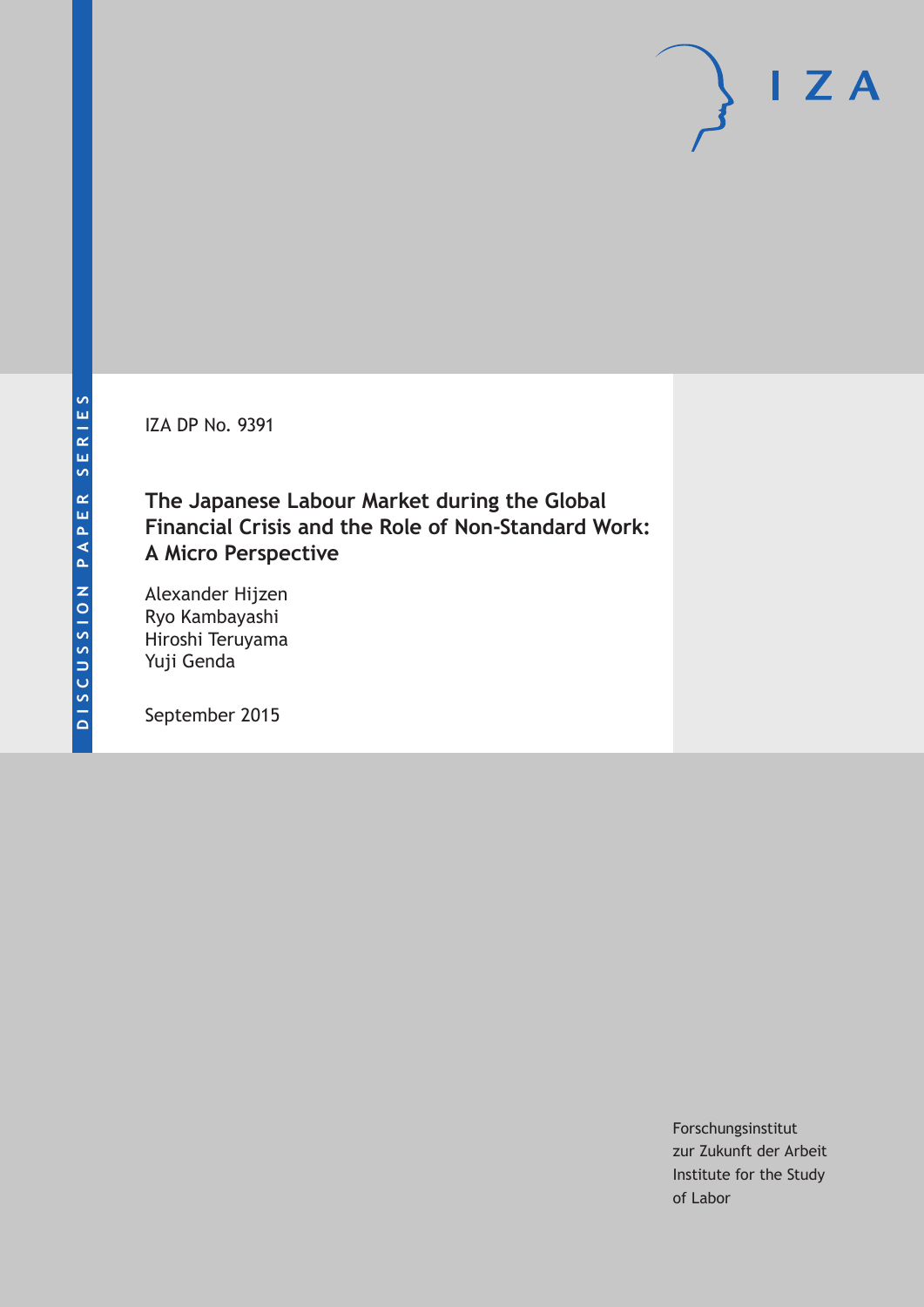# **The Japanese Labour Market during the Global Financial Crisis and the Role of Non-Standard Work: A Micro Perspective**

## **Alexander Hijzen**

*OECD and IZA* 

## **Ryo Kambayashi**

*Hitotsubashi University* 

## **Hiroshi Teruyama**

*Kyoto University*

## **Yuji Genda**

*University of Tokyo* 

Discussion Paper No. 9391 September 2015

IZA

P.O. Box 7240 53072 Bonn Germany

Phone: +49-228-3894-0 Fax: +49-228-3894-180 E-mail: iza@iza.org

Any opinions expressed here are those of the author(s) and not those of IZA. Research published in this series may include views on policy, but the institute itself takes no institutional policy positions. The IZA research network is committed to the IZA Guiding Principles of Research Integrity.

The Institute for the Study of Labor (IZA) in Bonn is a local and virtual international research center and a place of communication between science, politics and business. IZA is an independent nonprofit organization supported by Deutsche Post Foundation. The center is associated with the University of Bonn and offers a stimulating research environment through its international network, workshops and conferences, data service, project support, research visits and doctoral program. IZA engages in (i) original and internationally competitive research in all fields of labor economics, (ii) development of policy concepts, and (iii) dissemination of research results and concepts to the interested public.

IZA Discussion Papers often represent preliminary work and are circulated to encourage discussion. Citation of such a paper should account for its provisional character. A revised version may be available directly from the author.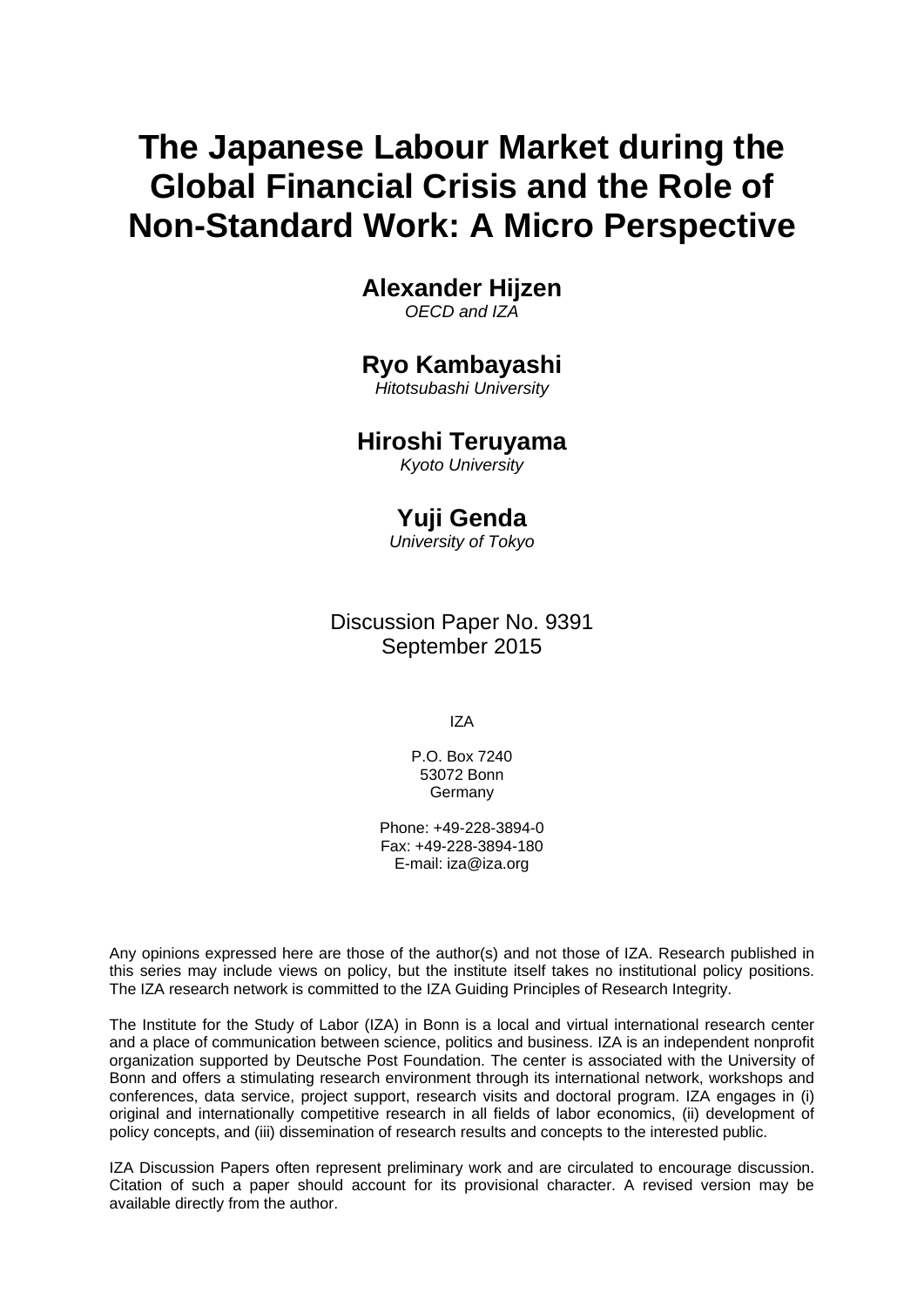IZA Discussion Paper No. 9391 September 2015

## **ABSTRACT**

## **The Japanese Labour Market during the Global Financial Crisis and the Role of Non-Standard Work: A Micro Perspective**

This paper analyses aggregate labour dynamics during the global financial crisis in Japan and the role of nonstandard work using micro data. The analysis proceeds in two steps. First, using comprehensive establishment-level datasets for the period 1991-2009, it provides a detailed portrait of the adjustment behaviour of establishments at the micro level. Second, it compares aggregate labour market dynamics during the global financial crisis with that observed during the 1997 crisis and decomposes the observed differences into components that can be attributed to changes in the micro-adjustment behaviour of Japanese establishments, changes in the incidence of non-standard work and changes in the distribution of shocks across establishments. It finds that the incidence of non-standard work has increased considerably, worker turnover is much higher among non-standard than standard workers and adjustments in working-time are less important for non-standard workers. Counterfactual simulations suggest that the employment response during the global crisis would have been smaller if the incidence of non-standard work remained at the level observed during the 1997 crisis. The relatively small employment response observed during the global financial crisis is therefore driven by factors others than the increase in the incidence of non-standard work.

JEL Classification: D22, E24, J23, J41

Keywords: labour market duality, labour market resilience, job quality, temporary work, crisis

Corresponding author:

Ryo Kambayashi Institute of Economic Research Hitotsubashi University 2-1 Naka, Kunitachi Tokyo 186-8603 Japan E-mail: kambayas@ier.hit-u.ac.jp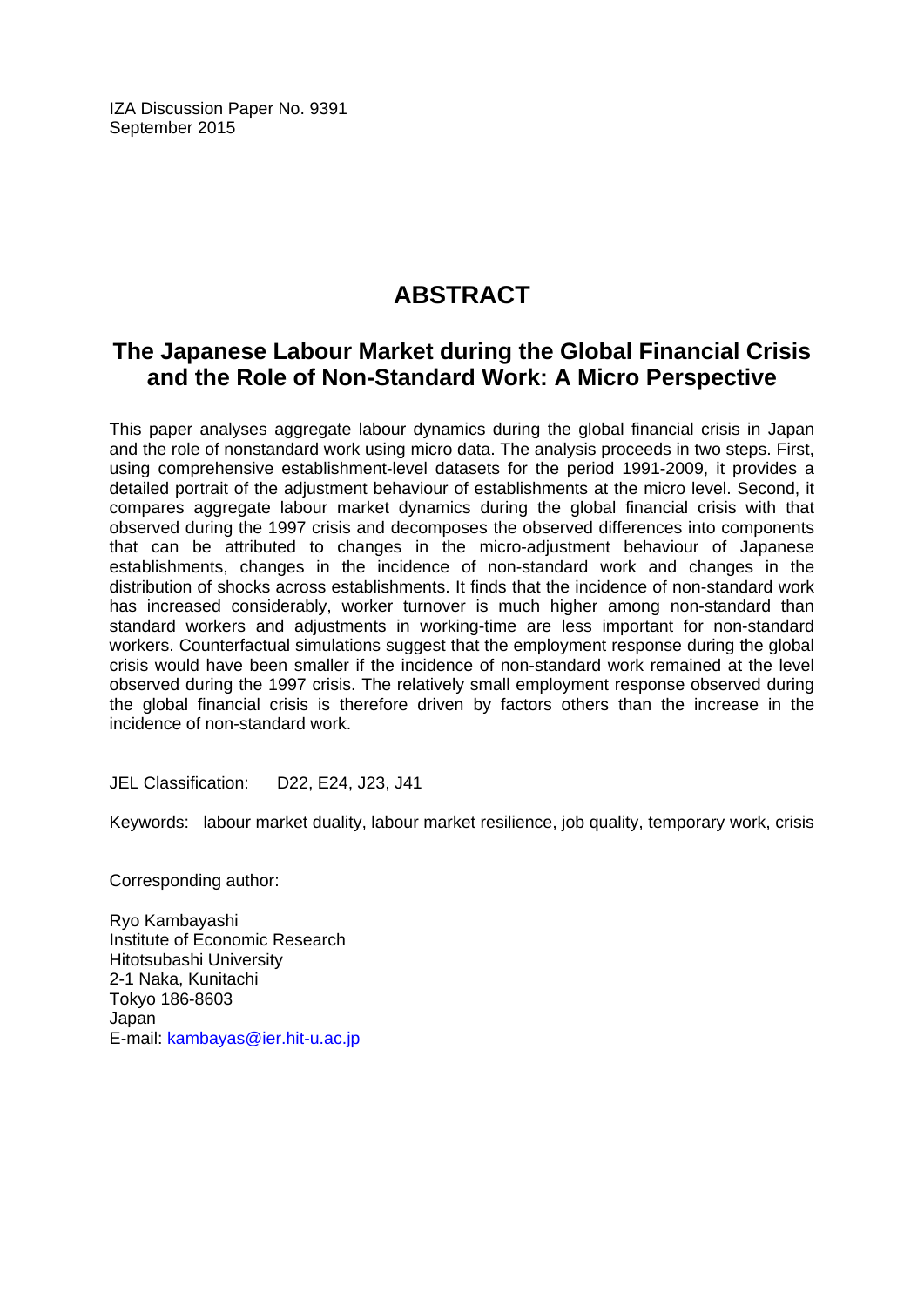## **1. Introduction**

-

 During the global financial crisis, the Japanese labour market exhibited a remarkable resilience. This is most clearly illustrated by the low responsiveness of the unemployment rate to the decline in aggregate demand during the crisis, both in comparison with other countries as well as with historical experience. For example, OECD (2012) shows that the response of the unemployment rate to the decline in GDP during the crisis in Japan was among the lowest observed in the OECD area. In addition, the unemployment impact of the crisis also appears to be smaller than what might have been suggested on the basis of recent patterns. $<sup>1</sup>$ </sup>

The unemployment response to the decline in output in Japan was widely expected to be small relative to most other OECD countries since this has been consistently the case during previous recessionary episodes. To some extent, this reflects the importance of the long-term employment system which tends to be associated with a strong commitment by employers to preserve jobs during periods of slack aggregate demand.<sup>2</sup> However, the unemployment response was even smaller than expected by professional forecasters and economic observers and seemingly inconsistent with the growing sensitivity of unemployment to outputs shocks during the past 20 years. Indeed, the Japanese labour market had been subject to  $3$  important structural changes since the collapse of the bubble in 1992. The most notable of these was the increase in the incidence of non-standard work, in part as a result of the gradual liberalisation of the market for temporary work during the late 1990s, and this was seen as an important factor behind the gradual rise in the sensitivity of unemployment with respect to output shocks (Steinberg and Nakane, 2011).

The objective of is paper is to increase our understanding of aggregate labour dynamics during the global financial crisis in Japan and the role of non-standard work by using micro data. A number of

<sup>1 .</sup> Dynamic forecasts based on empirical models that relate changes in the unemployment rate to changes in GDP for the period 1990Q1 to 2007Q4 predict an increase in unemployment from the start of the crisis in 2007Q4 to 2010Q4 that is 25% larger than the actual increase. The predicted increase is 1.4 percentage points compared with an actual increase of 1.1 percentage points.

<sup>2 .</sup> Moreover, the traditionally low responsiveness of unemployment to shocks is likely to be an important factor in explaining why Japan has been able to maintain low unemployment rates for such a long time, while in many other countries, particularly in Europe, cyclical rises in unemployment had a tendency to become permanent, resulting in ever higher levels of structural unemployment.

<sup>3.</sup> Actually, the economists' expectation of unemployment rate in 2009 FY was consistently larger than the actual increase.

<sup>4 .</sup> Freeman and Weitzman (1986) further highlight the importance of the bonus system as a source of wage flexibility.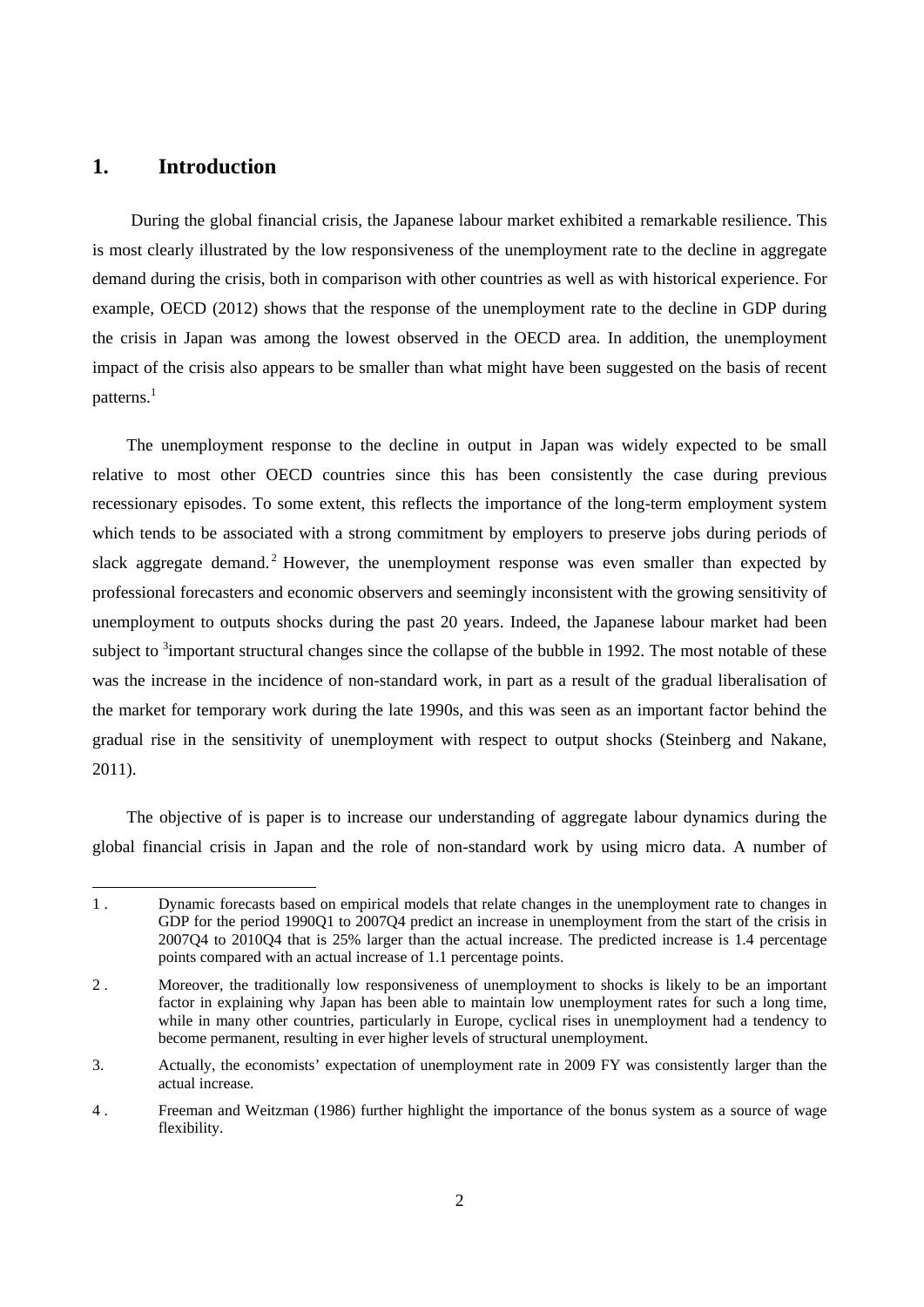previous studies have emphasised the importance of using micro data for studying aggregate dynamics in the context of firm heterogeneity or non-linearities in the adjustment behaviour of firms (*e.g.* Caballero *et al*., 1997; Davis *et al*., 2006; Gal *et al.,* 2013). The use of micro data allows taking account of these factors in the present context by differentiating between changes in the adjustment behaviour of Japanese establishment at the micro level ("technology effects"), changes in the composition of workers (standard and non-standard) and establishments (size and industry) ("composition effects") and establishmentspecific business conditions ("shock effects").

The analysis proceeds in two steps. First, using two alternative comprehensive and nationally representative datasets of establishments for the period 1991-2009 (the *Employment Trend Survey* and the *Monthly Labour Survey)*, it provides a detailed portrait of the adjustment behaviour of establishments at the micro level. Special emphasis is given to the adjustment behaviour of establishments with respect to standard and non-standard workers. Second, building on this analysis, it compares aggregate labour market dynamics during the global financial crisis with that observed during the 1997 crisis and decomposes the observed differences into components that can be attributed to changes in the micro-adjustment behaviour of Japanese establishments, changes in the incidence of non-standard work and changes in the distribution of shocks across establishments.

The remainder of this paper is structured as follows. Section 2 provides some further background on the way the Japanese labour market has developed before the crisis, and particularly on the rise in the incidence of non-standard work, and uses macro-economic data to compare the labour market adjustment pattern during the recent crisis with that during the Asian crisis. Section 3 sets out the methodological framework to analyse how establishments adjust their labour inputs and to assess the macro-economic implications of any changes in the way establishments adjust. Section 4 describes the micro level data and presents some descriptive statistics. Section 5 presents micro-economic results for the average adjustment behaviour of establishments in the cross-section as well as that across different types of establishments and workers. Section 6 analyses the role of changes in adjustment behaviour, changes in labour market composition and the nature of the shock to provide a better understanding of the aggregate labour market dynamics during the recent crisis. Section 7 concludes.

## **2. Background**

### *2.1 Labour market developments before the crisis and the rise of non-standard work*

Traditionally unemployment in Japan has been low and relatively insensitive to the business cycle. Figure 1 shows the evolution of the unemployment rate in Japan along with that in Germany and the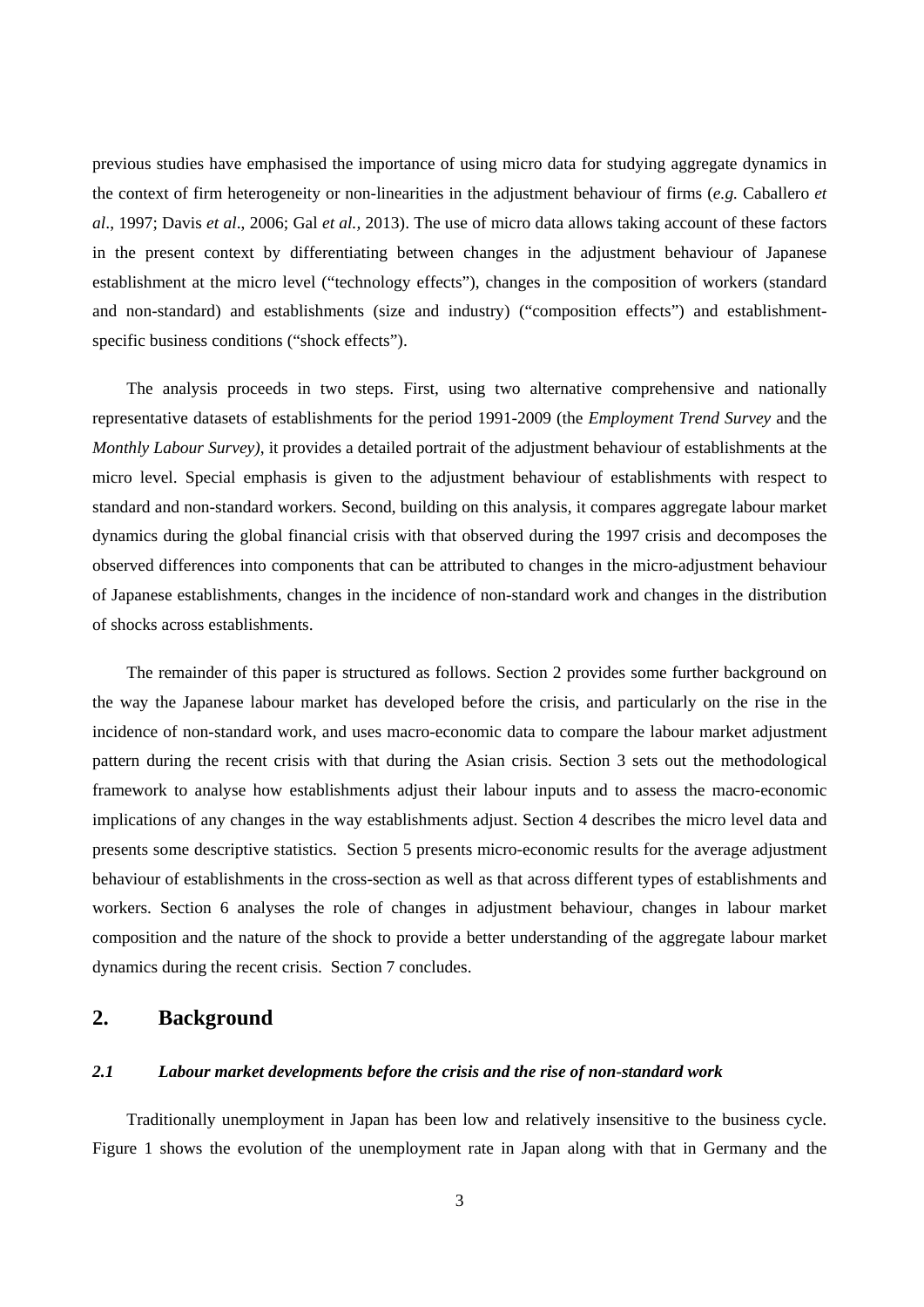United States since the 1970s to 2011. The comparison between Germany and Japan is particularly revealing as unemployment rates were very low in both countries in the early 1970s (around 1%), but have evolved very differently since. Although in both countries the cyclical hikes in unemployment that followed the oil shocks of the 1970s tended to persist for a long time, resulting in gradually rising unemployment rates, the cyclical increases in unemployment were much stronger in Germany than in Japan. While in Germany the unemployment rate increased to around 4% after the first oil shock and around 8% after the second one, the unemployment rate in Japan increased only minimally to 2% after the first oil shock and almost 3% after the second one. As a result, the unemployment rate in Japan has been very stable and remained below 3% until the collapse of the bubble in 1992. In sum, the Japanese labour market has been remarkably resilient in comparison with other major OECD countries during the same period.

Figure 1. **Evolution of the harmonised unemployment rate in Germany, Japan and the United States**  Percentage of total labour force, 1970 Q1‐2011 Q1



*Source:* OECD Main Economic Indicators Database.

The relative stability of the unemployment rate in Japan during the 1970s and 1980s partially reflects the role of strong macroeconomic performance, but also reflects the importance of the long-term employment system. The long-term employment system is characterised by two key features. First, employers are committed to maintaining stable employment levels and to avoiding layoffs in response to cyclical changes in business conditions. Rather than laying off workers, firms tend to reduce working hours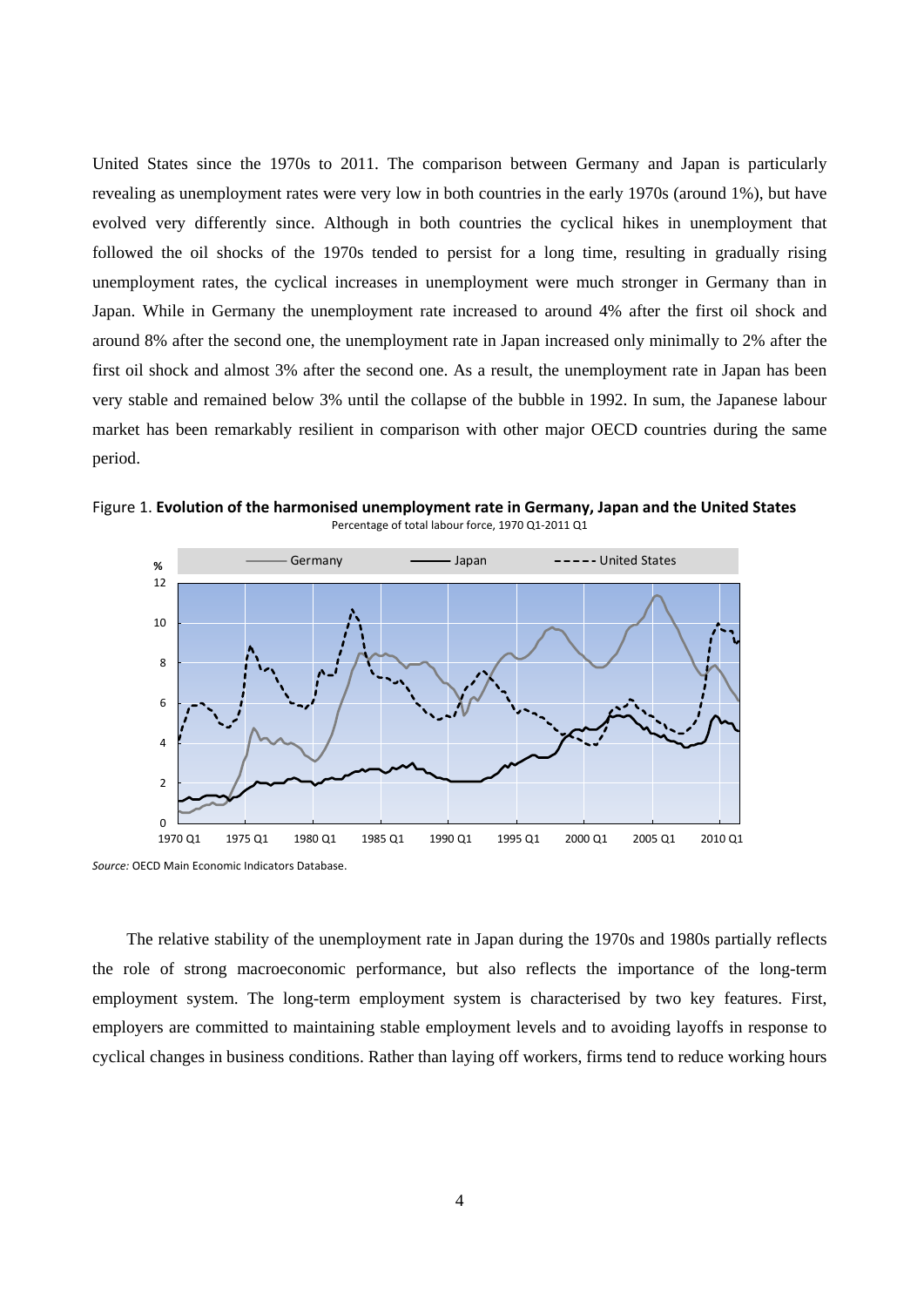or hoard labour at the cost of lower productivity and profitability.<sup>4</sup> Second, the age-earnings profile is steep by international standards, resulting in strong incentives for work (Lazear, 1981; Hashimoto and Raisian, 1985). This system of "delayed payments" also reduces incentives for workers to change employer. Together these two features ensure that firms and workers have strong incentives to invest in firm-specific human capital.

 However, since the collapse of the bubble in 1992, the Japanese labour market underwent a number of important structural changes that may had important implications for the level of structural unemployment as the well as the responsiveness of unemployment to economic shocks. The most visible of those is undoubtedly the rapid increase in the share of non-standard work during the "lost decade".

In Japan, two main concepts of non-standard work are used.<sup>5</sup> The first concept is legal in nature and is based on whether a contract is open-ended or not. This is the relevant concept when considering the impact of employment-protection reforms and particularly those that govern the market for temporary work. The second concept is based on workplace titles. This includes, amongst others, part-time workers, temporary workers and dispatched workers.<sup>6</sup> Since almost all workers with a fixed-term contract will also have a nonstandard workplace title and a substantial number of workers with non-standard workplace titles have open-ended contracts, the workplace-title concept of non-standard work tends to be broader than the legal concept. This paper focuses on the second concept since this provides a more comprehensive measure of non-standard work and is the concept that is typically used in establishment-level datasets in Japan.

Figure 2 shows the evolution of non-standard work as a share of total dependent employment using the two concepts. Data for non-standard work based on the legal concept are obtained from the basic questionnaire of the Japanese *Monthly Labour Force Survey* whereas data on non-standard work based on workplace titles are obtained from its *Special Supplement* (formerly *Quarterly Supplement*). It shows that non-standard work based on the legal definition was stable at about 10% up to 1996, then increased gradually to about 14% in 2002 and has been broadly stable since. The incidence of non-standard work measured in terms of workplace titles more than doubled, thus increasing considerably more quickly that the incidence of temporary work. This difference is driven by the strong increase in part-timers on openended contracts, reflecting the gradual increase in female labour force participation and the re-employment

<sup>4 .</sup> Freeman and Weitzman (1986) further highlight the importance of the bonus system as a source of wage flexibility.

<sup>5 .</sup> See Kambayashi and Kato (2012) for details on the recent evolution of non-standard work in Japan.

<sup>6 .</sup> This concept is particularly useful when considering human-resource practices and labour conditions since Japanese labour unions have traditionally excluded workers with non-standard workplace titles.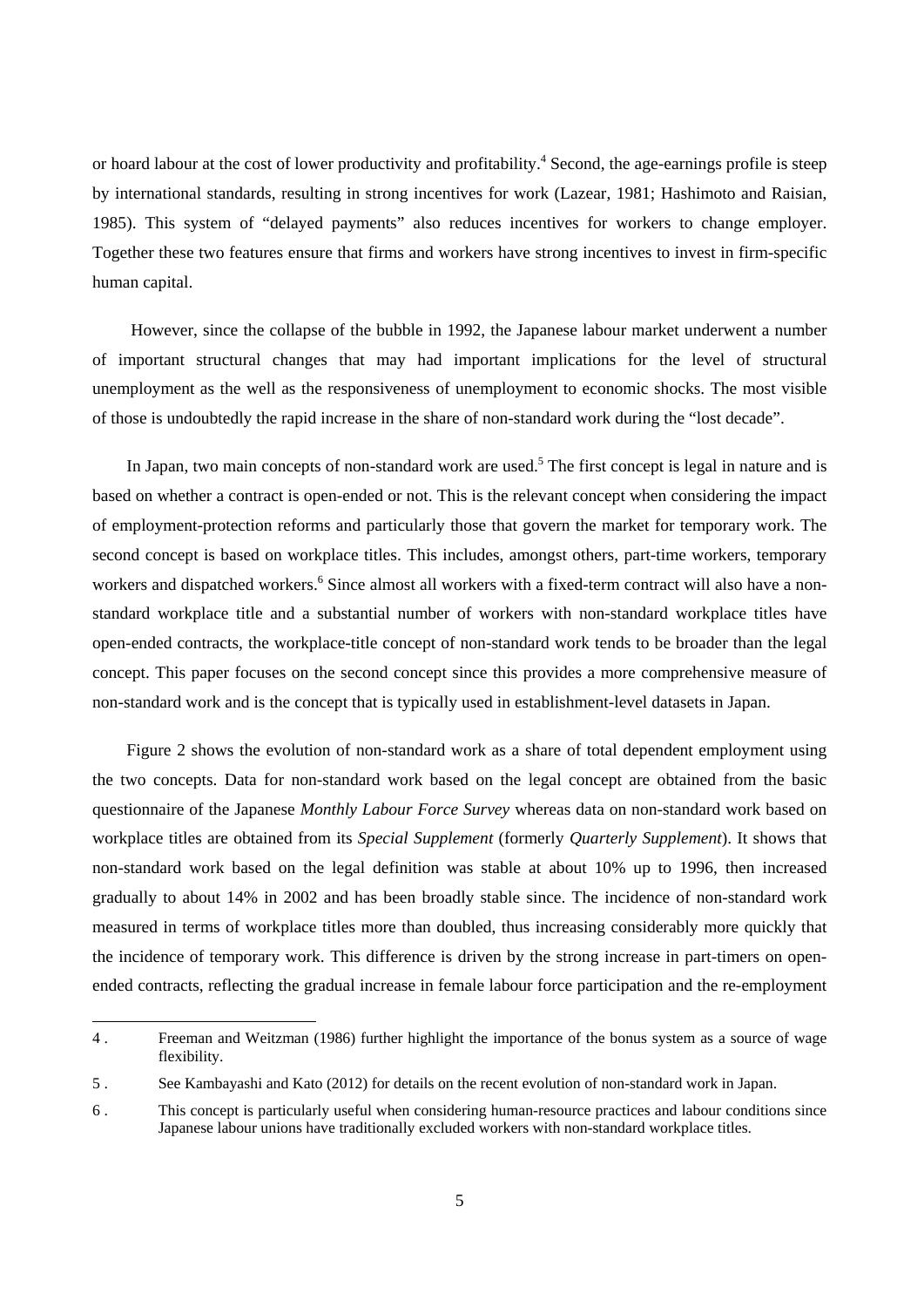of retired workers. (Kambayashi and Kato, 2012). The share of non-standard work in total dependent employment increased steadily during the period 1985-1995 but started to accelerate around 1996 when the incidence of temporary work started to increase.



*Source:* Japan Statistics, Labour Force Survey, Historical data.

1

The usual explanation for the rise of non-standard work centres on the increased need for employment flexibility due to globalisation, technological change and increased product market competition. As a result, incentives to commit to worker-firm matches have eroded on both sides, undermining incentives to invest in firm-specific human capital, and ultimately, the effectiveness of the long-term employment system. The increased need for employment flexibility and rising concerns about the effectiveness of the long-term employment system have motivated demands for the liberalisation of the market for temporary work. This resulted in two reforms in 1996 and 1999, which gradually removed restrictions on the use of dispatched workers across occupations and sectors.<sup>7</sup> Figure 3 relates the rise in non-standard work based on the legal definition – the appropriate definition in the context of employment protection rules – and the OECD's Employment Protection index for temporary work. It shows that the 1996 reform coincides with the start of the rise in the incidence of temporary work. $8$ 

<sup>7 .</sup> Dispatched workers are persons employed by temporary worker agencies who are sent to firms on a fixedterm basis. See Okudaira, Ohtake, Kume and Tsuru (2013) for an in-depth analysis of the role of temporary work agencies in Japan.

<sup>8 .</sup> According to a 2007 business survey, employment flexibility and labour costs were cited as the most important reasons for the rising incidence of non-standard work (OECD, 2011). Over 50% of firms indicated that they hired non-standard workers to cope with fluctuations in daily or weekly demand and facilitate adjustments to business fluctuations.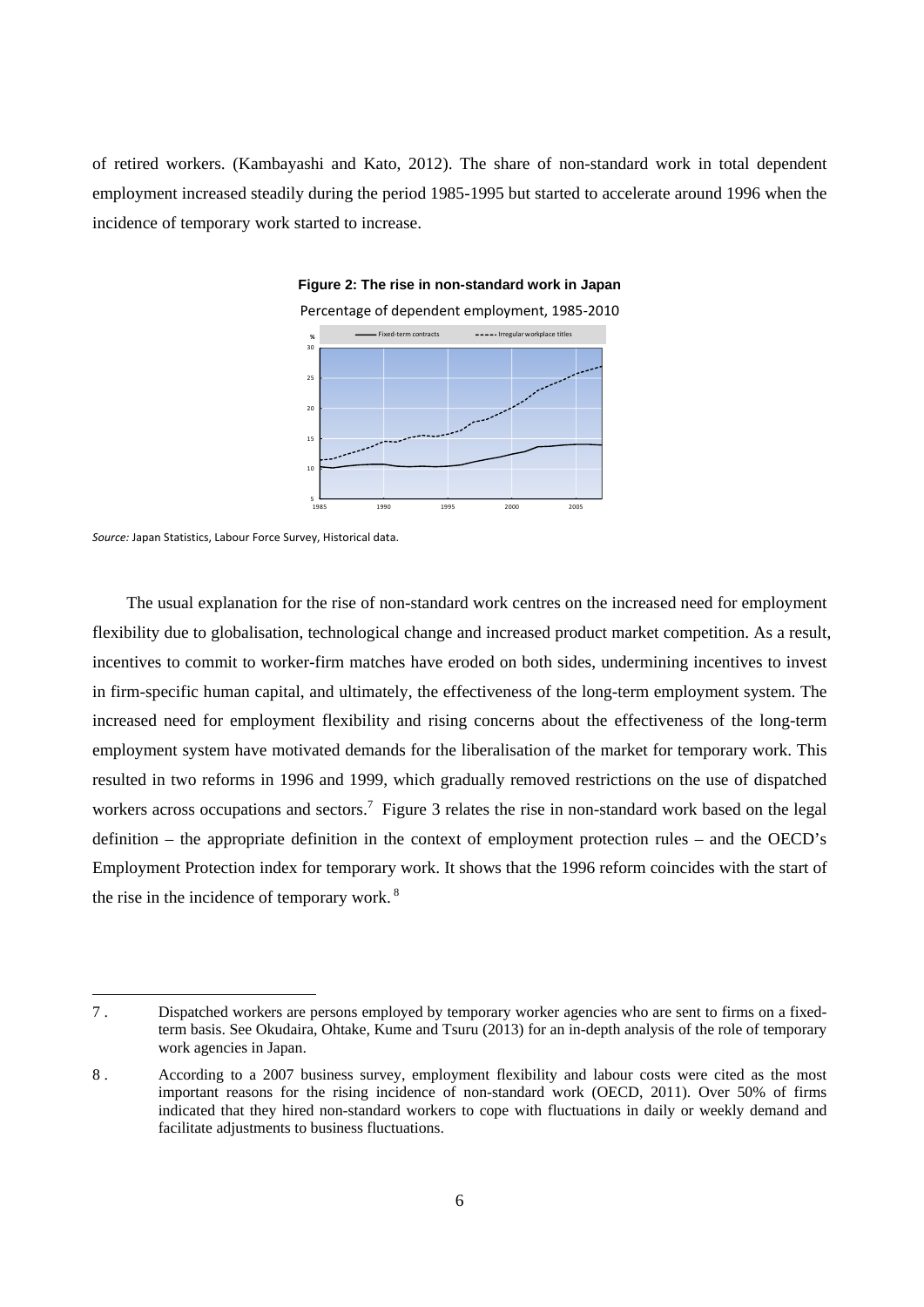

**Figure 3: The rise of fixed-term contracts and the regulation of temporary contracts** 

*Source:* Japan Statistics, Labour Force Survey, Historical data and *OECD Employment Protection Database.*

#### *2.2 The labour market impact of the 2008-2009 recession*

There has been on long-standing debate on the role of partial labour market reforms that liberalise the market for temporary work for the level of structural unemployment in Japan and elsewhere (*e.g.* Blanchard and Landier, 2002; Cahuc and Postel-Vinay, 2002). In countries with rigid labour markets, the increased scope for the use of temporary contracts may provide an important source of flexibility for firms and, hence, reduce adjustment costs and promote labour demand. However, in countries with low levels of structural unemployment, the main effect of such reforms may be to increase the importance of flows in and out unemployment, thereby potentially increasing the degree of frictional unemployment. While it is unlikely that the liberalisation of temporary contracts has reduced structural unemployment in Japan, it remains open to debate whether it accounts for some of the observed increase in structural unemployment.

In addition to affecting the level of structural unemployment, the increased scope for the use of temporary contracts may also have had important implications for labour market resilience. First, the relaxation of rules related to the recruitment of temporary workers reduced the cost of hiring temporary workers relative to that of permanent workers (e.g. by reducing search cost) and, by increasing the incidence of temporary work, increased the scope for making downward adjustments to temporary employment. The liberalisation of the market for temporary work may thus be expected to have increased both hires and separations of temporary workers and thereby have shifted the burden of adjustment from permanent to temporary workers. Second, the increased reliance on temporary work is likely to have reduced the pressure for making adjustments in terms of hourly wages or working hours of permanent workers (Ariga and Kambayashi, 2010; Kuroda and Yamamoto, 2013).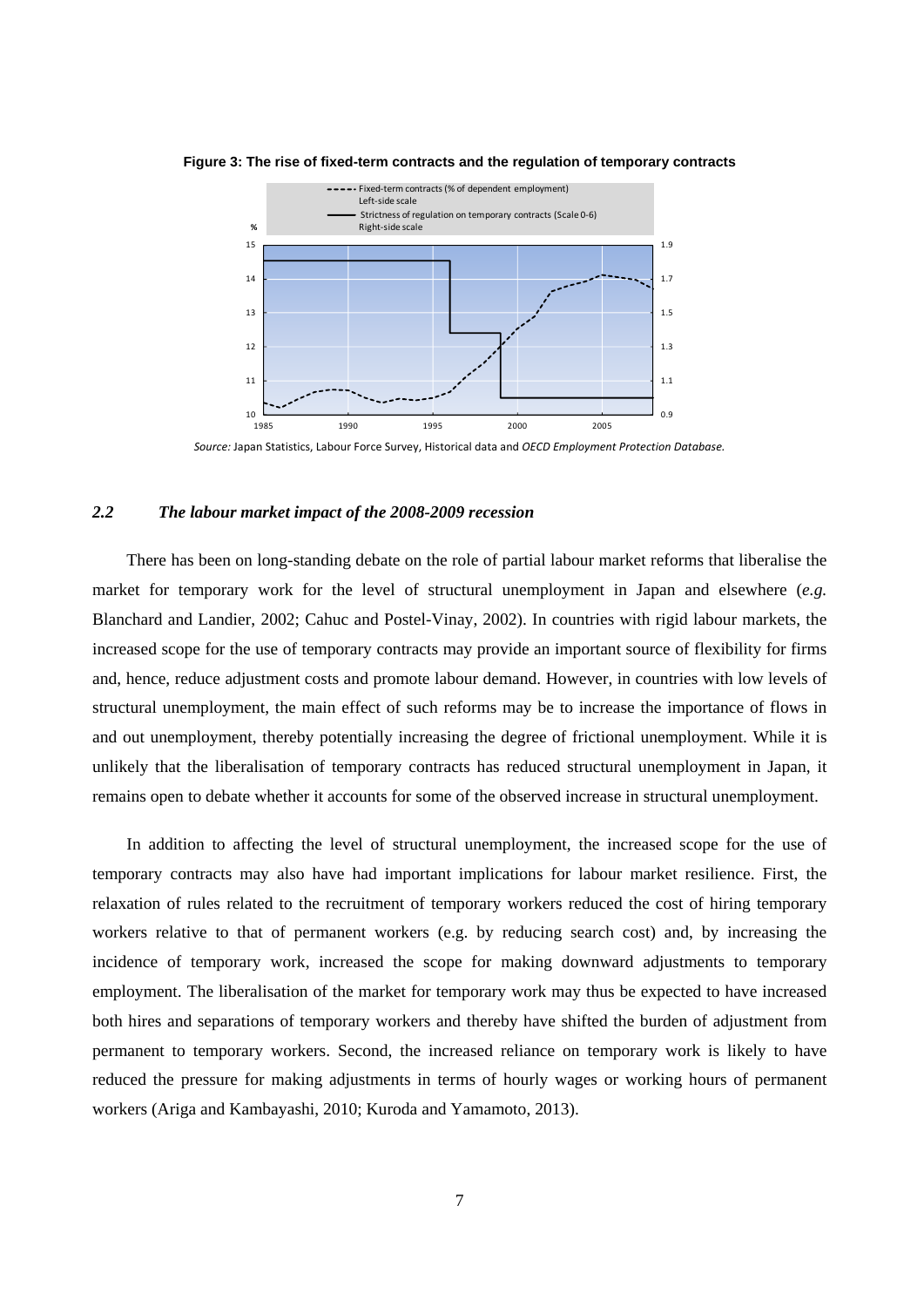In order to get a first indication of the role of the increased incidence of non-standard work during the global financial crisis, Figure 4 compares the evolution of aggregate labour market trends during the crisis of 2008-2009 (hereafter global financial crisis) with that during the crisis of 1997-1998 (hereafter 1997 crisis). We define the starting point of the economic downturn based on the turning point in GDP growth, which was in 1997Q2 for the 1997 crisis and in 2008Q4 for the global financial crisis, and track the economic adjustments during the four subsequent quarters.<sup>9</sup> Panel A compares the change in GDP with the change in total hours worked. It shows that during both recessionary periods the decline in total hours worked significantly fell short of the decline in real GDP, reflecting the importance of labour hoarding by employers. There is some indication that the response of total hours was somewhat stronger during the latest downturn, but the differences are rather small. Panel B relates the evolution of employment since the peak in GDP to the evolution of average hours worked. This reveals a sharp contrast between the latest downturn and the 1997 crisis. While during the 1997 crisis most of the adjustment took the form of job losses during the latest crisis the bulk of the adjustment took the form of average hours reductions. Thus, if anything, the greater adjustment in terms of total hours appears to reflect the reduction in average hours worked.

<sup>9 .</sup> All series are normalized to zero at the peaks of real GDP, namely 1997 Q1, and 2008 Q3. The series are seasonally adjusted using ARIMA-X(12). After taking logs, they are detrended by HP filter with smoothing parameter of 1600. Because of this adjustment, our turning point for the global financial crisis is slightly different from the official business cycle calendar by the Cabinet Office which defines the turning point as 2008Q1. The last quarter of 2008 corresponds to the collapse of Lehman which is widely seen as the starting point of the global financial crisis. We believe that for the present purposes this dating is more appropriate as it enables to us to better capture the sharp decline in aggregate demand and the subsequent adjustment in the labour market.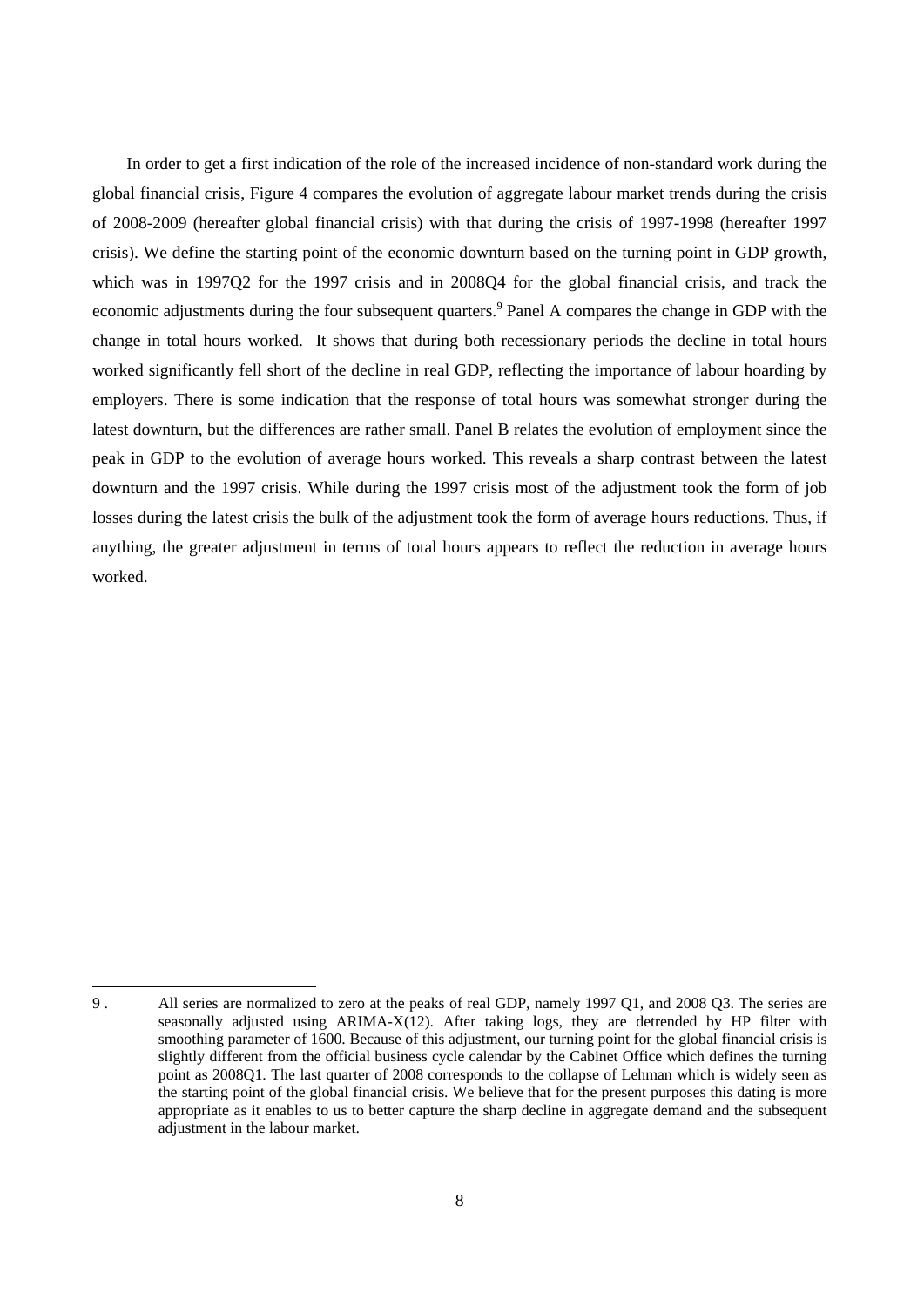

## **gure 4: The evolution of GDP and total hours worked in the 1997 crisis and the global financial crisis**

*Source: OECD Main Economic Indicators Database. The peak is 1997 Q1 for the 1997 crisis and 2008 Q3 for the global financial crisis*

The limited employment response during the global financial crisis compared with that during the 1997 crisis is likely to reflect the very different nature of the recent economic downturn. While the global financial crisis originated from abroad and was transmitted to Japan mainly through a reduction in export demand in manufacturing, the 1997 crisis was the result of the collapse in domestic financial markets. Amongst other things, this is likely to have increased the importance of labour hoarding and the use of working-time reductions as responses to the global financial crisis. Hijzen and Venn (2010) provide early empirical evidence suggesting that short-time work schemes (*koyo-chosei-josei-kin-seido*) had an economically significant impact on preserving jobs during the crisis. OECD (2010) further suggests that, apart from short-time working, reductions in overtime and employer-initiated reductions in working time also accounted for a substantial part of the overall reduction in working time. The exceptional role of working-time adjustments during the most recent crisis, however, is at odds with the increased incidence of non-standard work and the increased scope for employers to make adjustments on the employment margin.

In order to shed further light on the aggregate labour market dynamics that are observed during the recent crisis, micro-economic data are necessary to examine how the adjustment behaviour of firms has changed during the past two decades, while controlling for any differences in the business environment across firms and over time. It is important to control for differences in shocks across firms because the adjustment technologies of firms differ across different types of firms. Gal *et al.* (2012) document large differences in terms of the sensitivity of labour inputs to output shocks across industries and firm-size groups. This implies that the way output shocks are distributed across different types of firms can have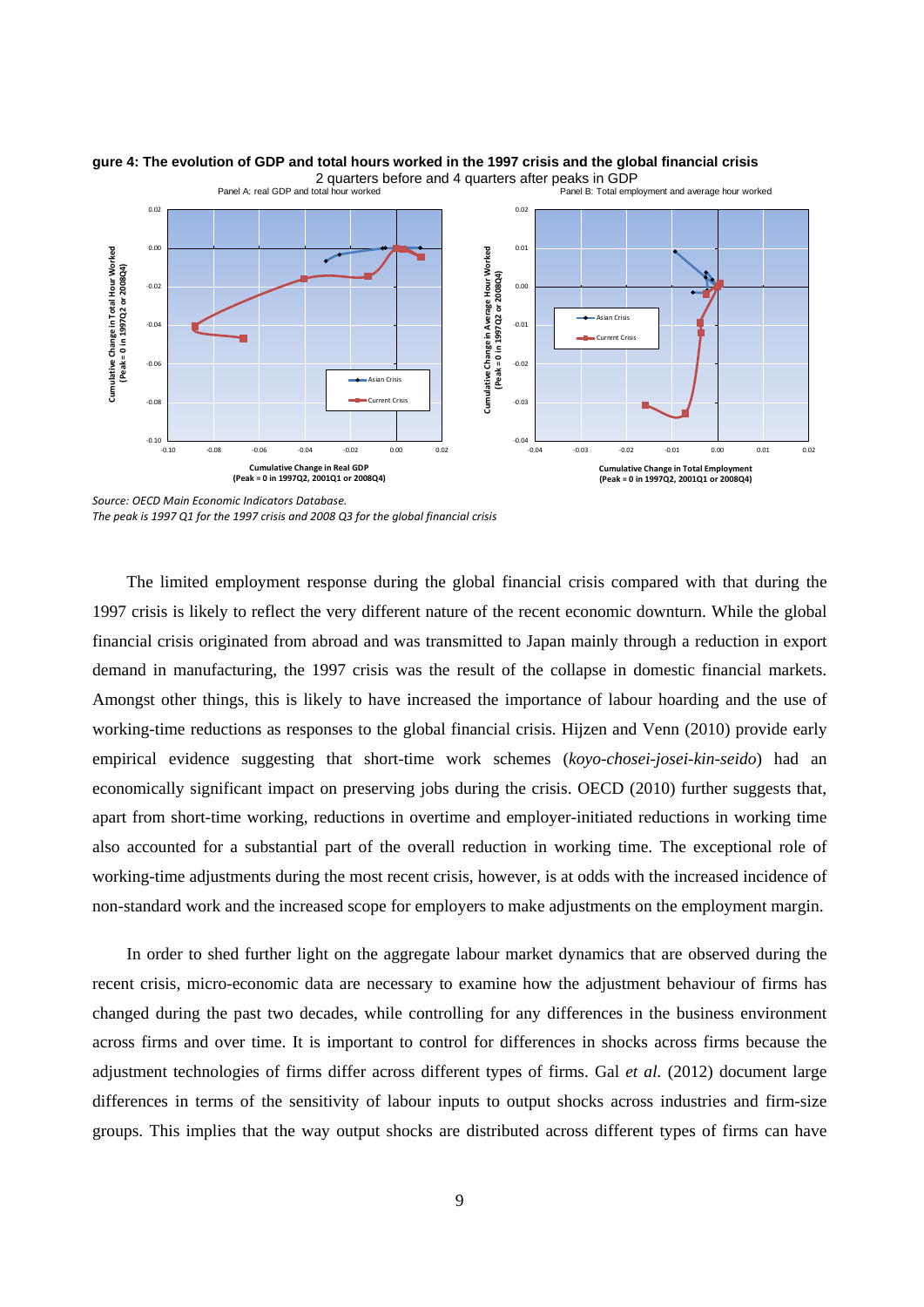important implications for aggregate labour market dynamics.10 Moreover, it is also important to account for non-linearities in the relationship between employment, or its flow components (hires and separations), and output shocks as emphasised by Caballero *et al.* (1997) and Davis *et al.* (2006, 2011).<sup>11</sup>

### **3. Methodology**

The methodological framework in this paper builds on previous work by Gal *et al.* (2012) by allowing for different adjustment technologies between different types of firms as well as by Davis *et al.* (2006, 2011) by allowing for non-linearities in the labour input adjustment technologies with respect to the size of output shocks. The main novelties of the present approach are that it differentiates between standard and non-standard workers and takes account of both changes in employment and changes in working time.

#### *3.1 Decomposing labour-input adjustment*

Shocks are characterised by means of changes in total hours worked at the establishment level. The advantage of focusing on total hours worked instead of employment as in previous studies that use a similar approach (Davis et al., 2006; Bellman *et al.,* 2011; Davis et al., 2011) is that it also allows accounting for average hours changes which is particularly important in Japan. Shocks cannot be characterised in terms of sales as the data used for this paper lack this information. This means that the present analysis does not consider the role of labour hoarding during the crisis in the form of reduced hourly labour productivity.

In order to analyse the way the firms adjust to shocks, it is useful to start by decomposing total hours worked (L) as follows:

 $(L = NO$ 

<sup>10 .</sup> In an early paper, Davis and Haltiwanger (1989), also emphasise the role of heterogeneity between sectors and/or idiosyncratic factors for aggregate labour market dynamics.

<sup>11 .</sup> Davis *et al.* (2006, 2011) empirically analyse the relationship between worker and job flows in the crosssection and over time. Their main findings are that the relationship between hires and layoffs, on the one hand, and net employment changes, on the other, is highly non-linear in the cross-section; that these relationships are stable over time; and that, as a result, shifts in the cross-sectional distribution of employment growth allow one to explain aggregate hiring and firing dynamics pretty well. This is in line with the tight link between job and worker flows implied by standard search models of the labour market. However, these same models do not appear to explain aggregate variations in quits very well, suggesting that the relationship between quits and employment changes depends on the business cycle.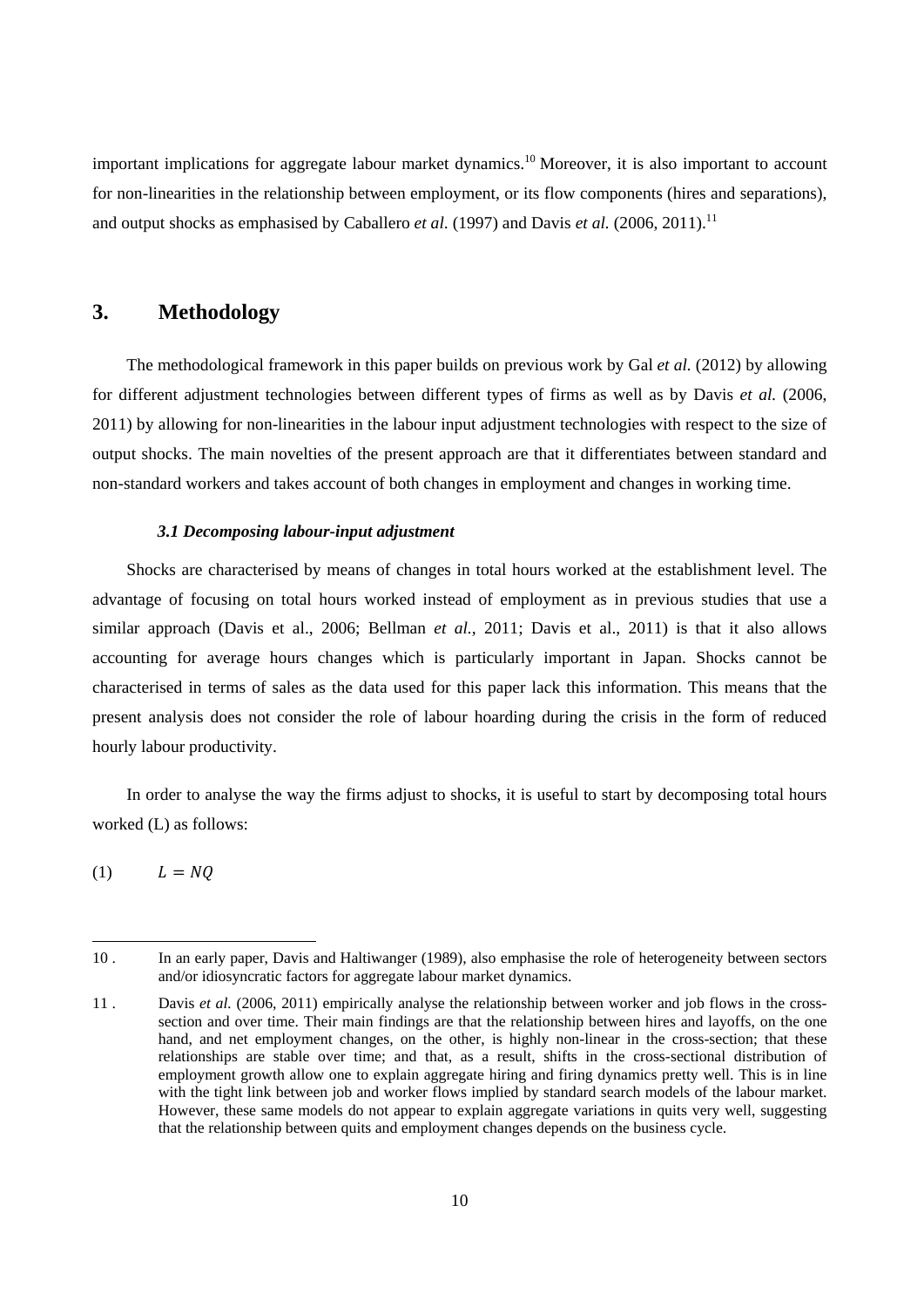where *N* refers to employment and *Q* to average hours worked. Totally differentiating (1) and multiplying both sides by  $\frac{L}{L}$  yields the growth rate of total hours:

$$
(2) \qquad \frac{\Delta L}{\bar{L}} = \frac{\Delta N}{\bar{L}} \frac{L}{N} + \frac{\Delta Q}{\bar{L}} \frac{L}{Q}
$$

Bars refer to the average between the current and previous period. Including the distinction between hires and separations, equation (2) can be rewritten as:

$$
(3) \qquad \Delta l = Q(h - s) + N\Delta q
$$

where ∆*l* refers to the growth rate in total hours, *h* to the hiring rate, *s* to the separation rate and ∆ݍ to the growth rate in average hours worked  $(\frac{\Delta L}{\overline{L}} = \Delta l; \frac{\Delta N}{\overline{L}} = h - s$ ,  $\Delta q = \frac{\Delta Q}{\overline{L}}$ ). The empirical analysis examines the role of labour demand shocks, defined in terms of total hours worked, for changes in *h*, *s*, and  $\Delta a$ .

#### *3.2 Analysing the micro-economic behaviour of establishments in response to shocks*

In order to analyse the role of labour-demand shocks for labour-input adjustment, one may proceed either non-parametrically or parametrically. Both methods will be used in this paper.<sup>12</sup> The two methods are applied to the entire of sample of establishments as well as separately for clusters of establishments which are likely to share a common adjustment technology. Clusters may refer to, for example, different sectors or firm-size groups.

The non-parametric method to analysing the relationship between labour-input adjustment and changes in total hours worked is implemented by dividing the distribution of the growth rate of total hours in narrow growth intervals, *g*, and documenting the average values of labour-input adjustment within each bin. More specifically, the adjustment behaviour of establishments in terms of *x* - which may stand for *h*, *s* or  $\Delta q$  - with respect to total hours worked is analysed as follows:

$$
(4.1) \t x_{it} = \alpha_i + \sum_{g} \beta^g D_{it}^g + \varepsilon_{it}
$$

<sup>12 .</sup> The advantage of non-parametric methods is that it avoids having to make assumptions about the functional form of labour input adjustment with respect to shocks. This is particularly important when the relationship between labour input changes and shocks is non-linear. The advantage of parametric methods is mainly that it allows for a more parsimonious representation.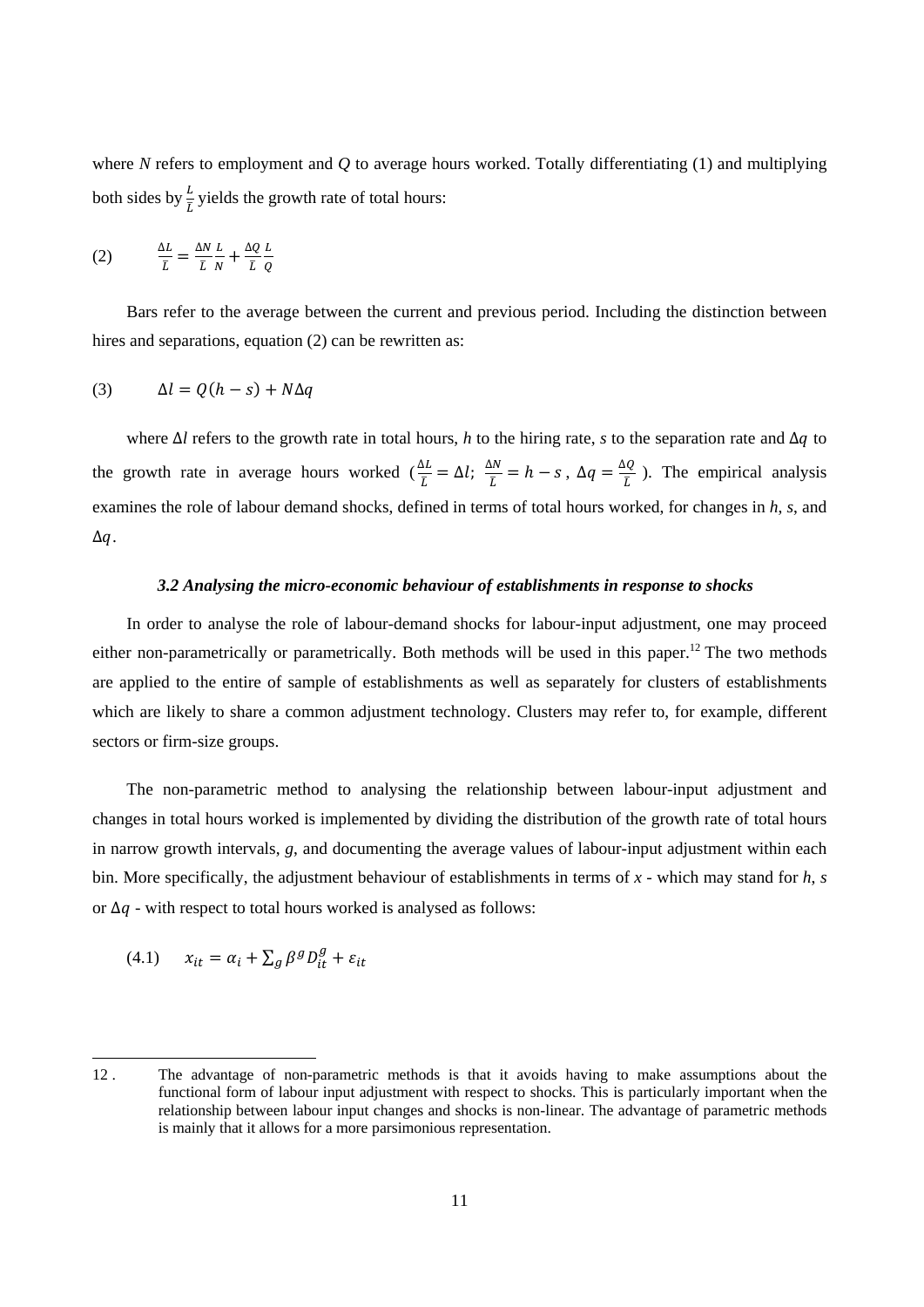where  $\alpha_i$  refers to an establishment fixed effect,  $\beta^g$  relates the within-establishment variation in  $x_{it}$  to being in growth interval *g*,  $D_{it}^g$  to a set of growth interval dummies ("bin dummies") and  $\varepsilon_{it}$  to a random error term. The empirical model is identical to that used by Davis *et al.* (2006, 2011) except that the analysis here conditions on the growth rate of total hours instead of that of employment.<sup>13</sup>

The parametric method involves assuming that labour input adjustment is linear in the growth rate of total hours over the entire negative domain and the entire positive domain (Bellman *et al.*, 2011). Thus, one may represent labour-input adjustment in response to the growth rate of total hours worked as follows:

$$
(4.2) \qquad x_{it} = \alpha_i + \beta^n \Delta l_{it} I(\Delta l_{it} < 0) + \beta^p \Delta l_{it} I(\Delta l_{it} > 0) + \varepsilon_{it}
$$

where *I(.)* is an indicator function that takes the value of one if the expression in brackets is true and zero otherwise.  $\beta^n$  measures the responsiveness of factor *x* with respect to negative values in the growth rate of total hours, that is, in shrinking establishments, whereas  $\beta^p$  measures the responsiveness of factor *x* with respect to positive values in the growth rate of total hours, that is, in expanding establishments.

 In addition to estimating (4.1) and (4.2) for all workers, the models are estimated separately for *hsw*, *s*<sup>*sw</sup>* or  $\Delta q^{sw}$  and *h<sup>nsw</sup>*, *s*<sup>*nsw*</sup> or  $\Delta q^{nsw}$  and each year, with superscripts *sw* and *nsw* referring to standard and</sup> non-standard workers respectively. These estimates will also be used as inputs for the simulation analysis (see Section 3.3).

#### *3.3 Explaining aggregate dynamics during the recent crisis using simulation methods*

Aggregate labour market dynamics can be analysed by combining the non-parametric estimates discussed above with information on the shock distribution as follows.

First, to allow for heterogeneity in the adjustment technology across establishments, workers and over time, we estimate (4.1) separately for each cluster *j* (combination of industry, establishment size, employment status) and crisis period *p* (1997 crisis: 1997Q2-1998Q2 and global financial crisis: 2008Q4- 2009Q4). This yields a set of technology coefficients  $\beta_{jp}^g$  for each bin and cluster to describe the average hiring and separation technology during each crisis period.

Second, using the heterogeneous technology coefficients with their corresponding weights allows generating the aggregate dynamics in hires and separations as follows:

<sup>13</sup> As discussed by Davis *et al*. (2006, 2011), since the changes in total hours or employment are not perfectly determined before hires and separations, equation (4.1) should be interpreted as a statistical decomposition.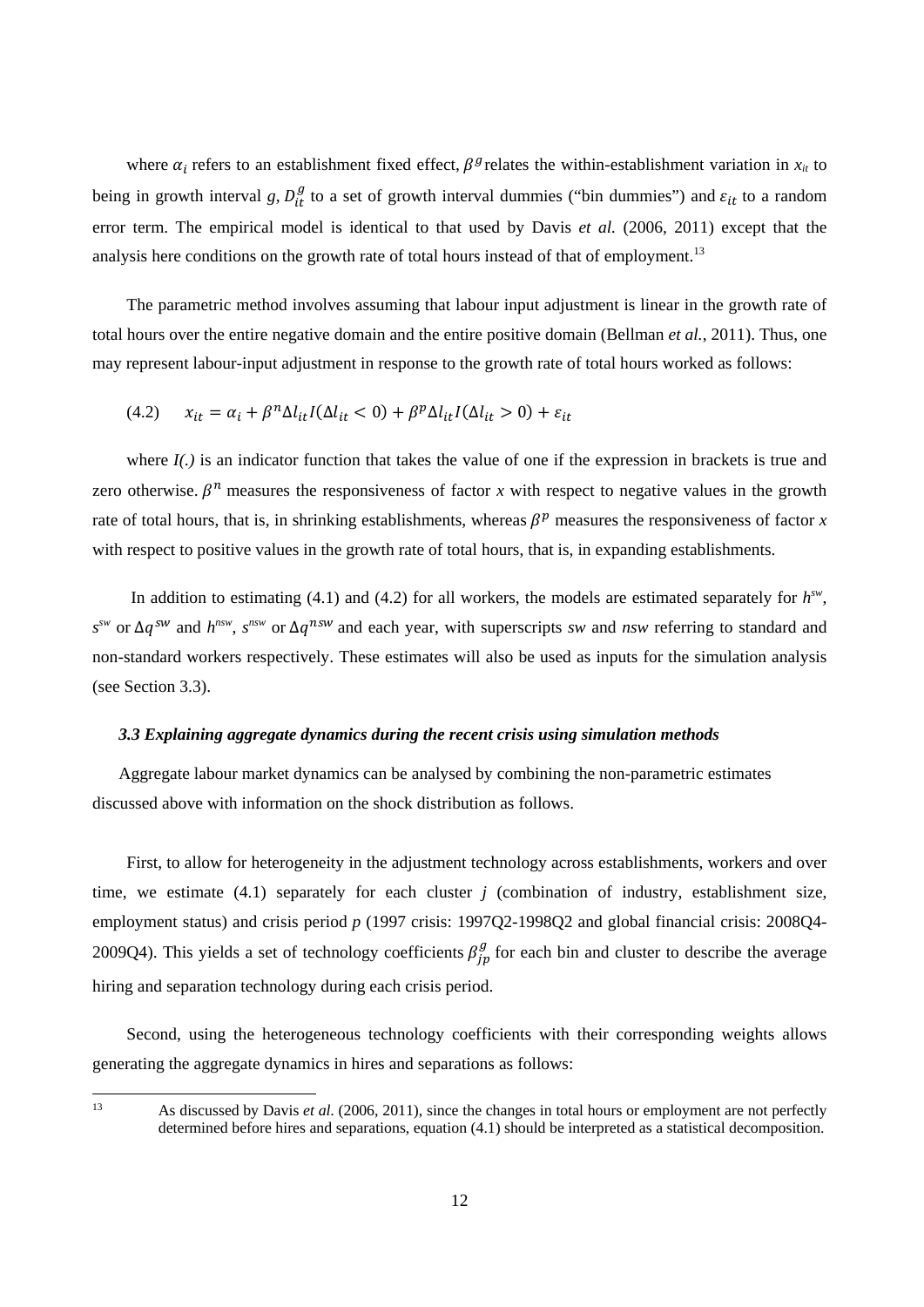(5) 
$$
\hat{X}_t = \sum_{g} \sum_{j} \omega_{jt} (\sum_{i} w_{ijt} \hat{x}_{ijt}) = \sum_{j} \omega_{jt} \sum_{g} \sum_{i} w_{ijt} D_{it}^{g} \hat{\beta}_{jp}^{g}
$$

where  $\hat{x}_{ijt}$  corresponds to the predicted hiring rate, separation rate or employment growth in establishment i at time  $t$ ,  $\omega_{jt}$  to the employment share of group *j* in total employment at time period *t* and  $w_{ijt}$  the employment share of establishment *i* in employment of group *j* at time *t* (sampling weight normalised by group employment). The expression following the second equality shows that aggregate labour market dynamics depend on a composition effect  $(\omega_{it})$ , a shock effect  $(\sum_i w_{ijt} D^g_{it})$  and a technology effect  $(\sum_g \hat{\beta}^g_{jp})$  $g\hat{\beta}_{ip}^g$ ).

 The final step for explaining differences in aggregate labour market dynamics between the 1997 crisis and the global financial crisis is to calculate the contribution of each component (composition, shock and technology) for the cumulative growth rates in hires, separations and employment. The difference in cumulative growth rates that can be attributed to, respectively, the technology effect( $\Delta X_{\text{tech}}$ ), the composition effect ( $\Delta X_{\text{comp}}$ ) and the shock effect ( $\Delta X_{\text{shock}}$ ) is given by:

(6.1)

$$
\Delta X_{\text{tech}} = \sum_{t \in \{2008Q4, 2009Q4\}} \sum_{g} \sum_{j} \omega_{jt} \left( \sum_{i} w_{ijt} D_{it}^{g} \right) (\hat{\beta}_{j2008}^{g} - \hat{\beta}_{j1997}^{g})
$$

(6.2)

$$
\Delta X_{\text{comp}} = \sum_{t \in \{2008Q4, 2009Q4\}} \sum_{g} \sum_{j} (\omega_{jt} - \omega_{j1997}) \left( \sum_{i} w_{ijt} D_{it}^{g} \right) \hat{\beta}_{j1997}^{g}
$$

(6.3)

$$
\Delta X_{\rm shock} = \sum_{t \in \{2008Q4, 2009Q4\}} \sum_{g} \sum_{j} \omega_{j1997} \left( \sum_{i} w_{ijt} D_{it}^g - w_{j1997} D_{1997}^g \right) \hat{\beta}_{j1997}^g
$$

where 1997 subscripts reflect the average values during the 1997 crisis.

The technology effect is given by the difference in outcomes that is obtained when comparing the cumulative outcome for the global financial crisis based on equation (5) with the counterfactual outcome that would have occurred had the technology coefficients remained at their values during the 1997 crisis. Both the actual and the counterfactual outcomes are evaluated using the composition of establishments and workers and the distribution of shocks during the global financial crisis. Given the technology effect, the composition effect is given by the difference in outcomes that is obtained when comparing the alternative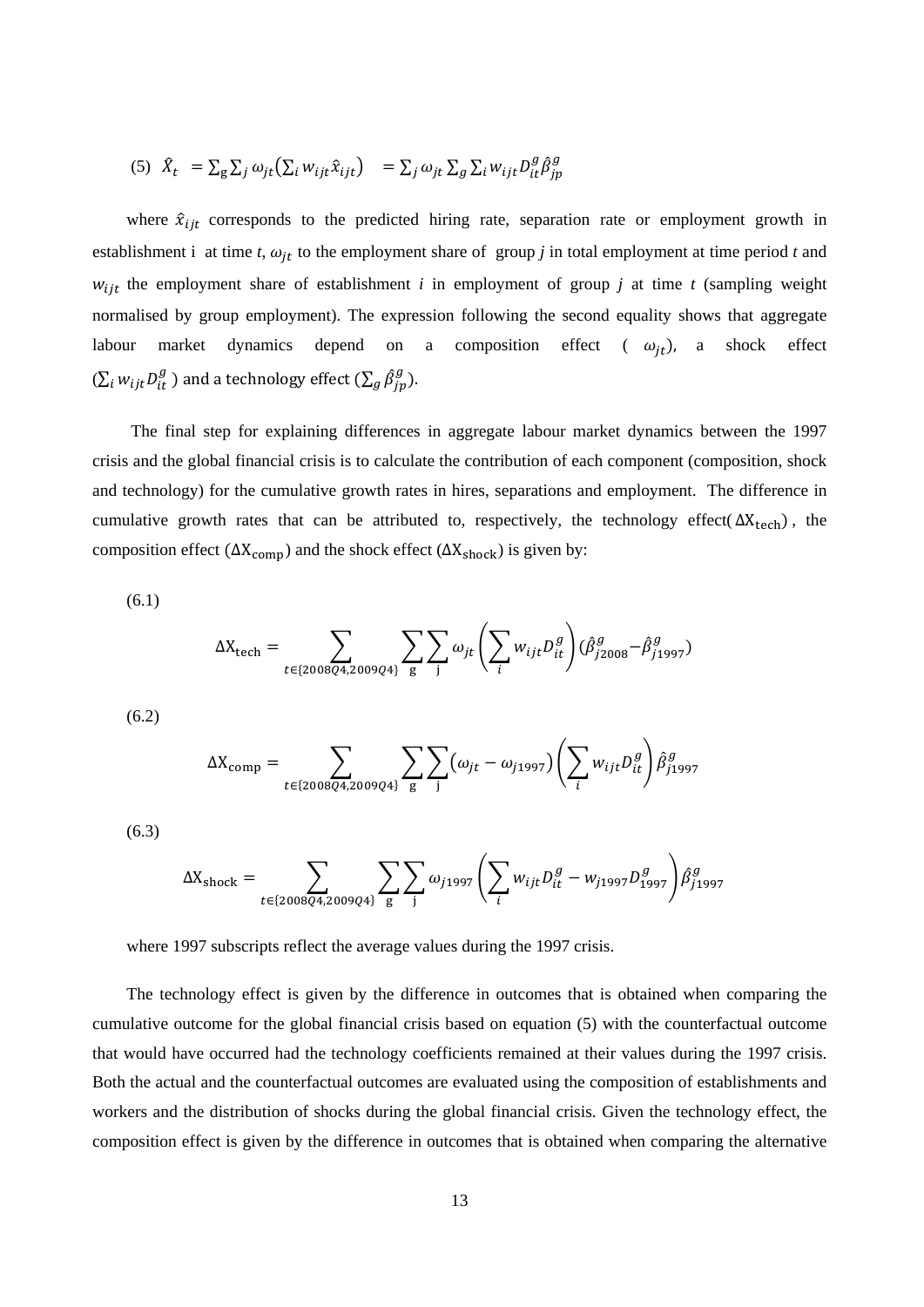outcomes that was used to calculate the technology effect with the counterfactual outcome that would have occurred if the composition of establishments and workers remained as observed during the 1997 crisis. The shock effects is given by the differences in outcomes that is obtained when comparing the alternative outcome that was used to calculate the composition effect and the counterfactual outcome that would have occurred if the shocks density had been as during the 1997 crisis. .<sup>14</sup>

## **4. Data**

The analysis makes use of two different comprehensive and nationally representative datasets of establishments for the period 1991-2009: the *Monthly Labour Survey* (hereafter, MLS) and *Employment Trend Survey* (hereafter, ETS). MLS is a monthly establishment survey, similar to JOLTS in the US, that provides information on employment, gross hires and separations, total hours (and standard and overtime separately), the total wage bill (and, separately, standard, overtime and bonus payments). It does not include details on the reason of separations. ETS is a six-monthly survey of employment, hires and separations, including layoffs and quits.<sup>15</sup>

### *4.1 Monthly Labour Survey*

The data of MLS can be broken down by gender or workplace title (standard/non-standard). The raw data contains on average 33,000 establishment observations each month. The survey covers establishments with five employees or more in all market sectors except agriculture and fisheries. The monthly data are transformed into quarterly ones to make the dataset more manageable. The final dataset consists of 1,526,067 establishment-quarter observations.

The sampling of the Monthly Labour Survey is relatively complex due to the role of rotation. The sample consists for 50% of establishments with 30 or more employees and for 50% of establishments with less than 30 employees. For establishments with more than 30 employees, a completely new sample is used every two or three years (referred to as "major" rotation). This new sample is followed every month until a completely new sample is selected. Establishments that leave the sample during the period are replaced by new ones from the sampling frame. For establishments with less than 30 employees, the sample rotates every six months so that one third of establishments below 30 employees leaves the sample, two thirds continue and one third enters (this represents a "minor" rotation). This implies that such establishments are

 $14$ While the decompositions are neutral to its order thanks to the linear additivity, as in the Oaxaca-Blinder decomposition, the base year may affect the magnitude of decomposition.

<sup>15 .</sup> The surveys do not allow one to consider the role of entry and exit.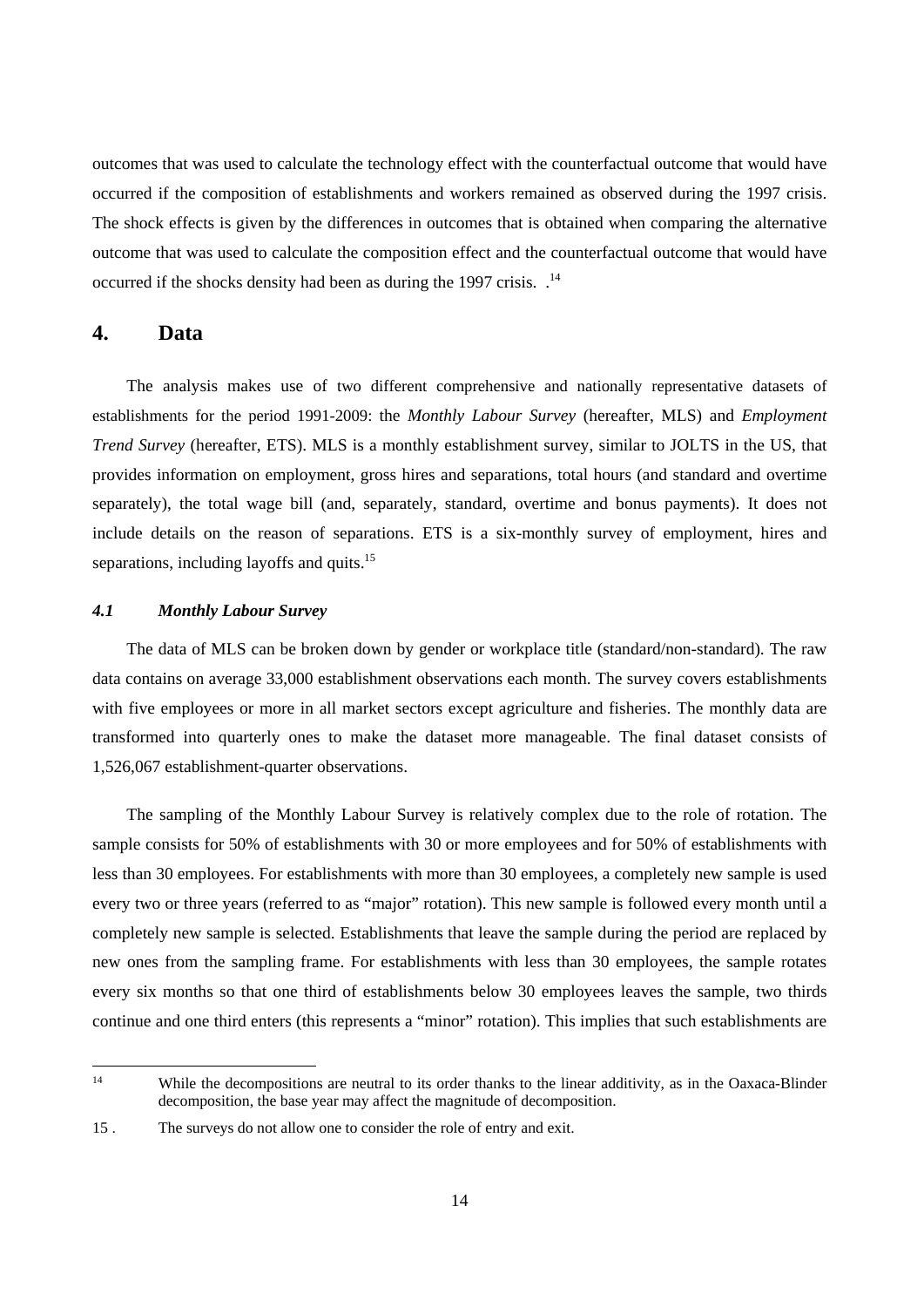followed for a period of 18 months until they rotate out of the sample. New establishments are selected using stratified random sampling by industry and establishment size. All relevant data series are adjusted to account for seasonal fluctuations and fluctuations related to major rotations in the sample.<sup>16</sup>

Table 1 presents some descriptive statistics based on the MLS by total hours-growth category. It shows that stable establishments, defined here as establishments with absolute growth rates of less than 2.5%, account for about 20% of all observations; establishments with absolute growth rates between 2.5 and 10% account for about 45% of all observations; establishments with absolute growth rates between 10 and 20% account for over 20%; and establishments with absolute growth rates larger than 20% (excluding entry and exit) account for about 12%. Thus, about two-thirds of the sample consists of establishments with absolute growth rates equal or smaller than 10%.

The establishment-growth distribution differs importantly across firm-size categories, with small firms being more likely to exhibit large absolute growth rates. However, it is relatively stable across industry sectors, except construction where relatively large growth rates are more common. Interestingly, establishments with large absolute growth rates tend to make more intensive use of non-standard workers. This may either reflect the possibility that establishments operating in more volatile markets choose to make more intensive use of non-standard workers or that establishments with higher shares of nonstandard workers adjust more quickly in response to shocks.

There appears to be a positive relationship between, on the one hand, average hours worked and the use of overtime, and, on the other, the total hours change (workers in expanding firms work more). The relationship between hours worked/overtime and total hours growth is similar for standard workers and non-standard workers. However, non-standard workers work considerably less on average hours than standard workers, reflecting the high incidence of part-time workers in the group of non-standard workers. Non-standard workers nevertheless tend to account for a disproportionate share of overtime hours (their share of overtime is larger than their share in employment).

Average hourly wages are largest in relatively stable establishments. In part, this reflects a composition effect, since large firms tend to be more stable and pay higher wages. However, it may also reflect the possibility that offering higher wages helps maintaining stable employment levels. The positive

<sup>16</sup> The adjustment procedure involves the following steps. First, teach variable is regressed on four quarter dummies or two major rotation point dummies without a constant; then, the predicted value  $\hat{y}_1$  or  $\hat{y}_2$  is retrieved, respectively. Each variable is then adjusted by subtracting from each observation the adjustment term  $\hat{y}_1 - \hat{y}_2$ .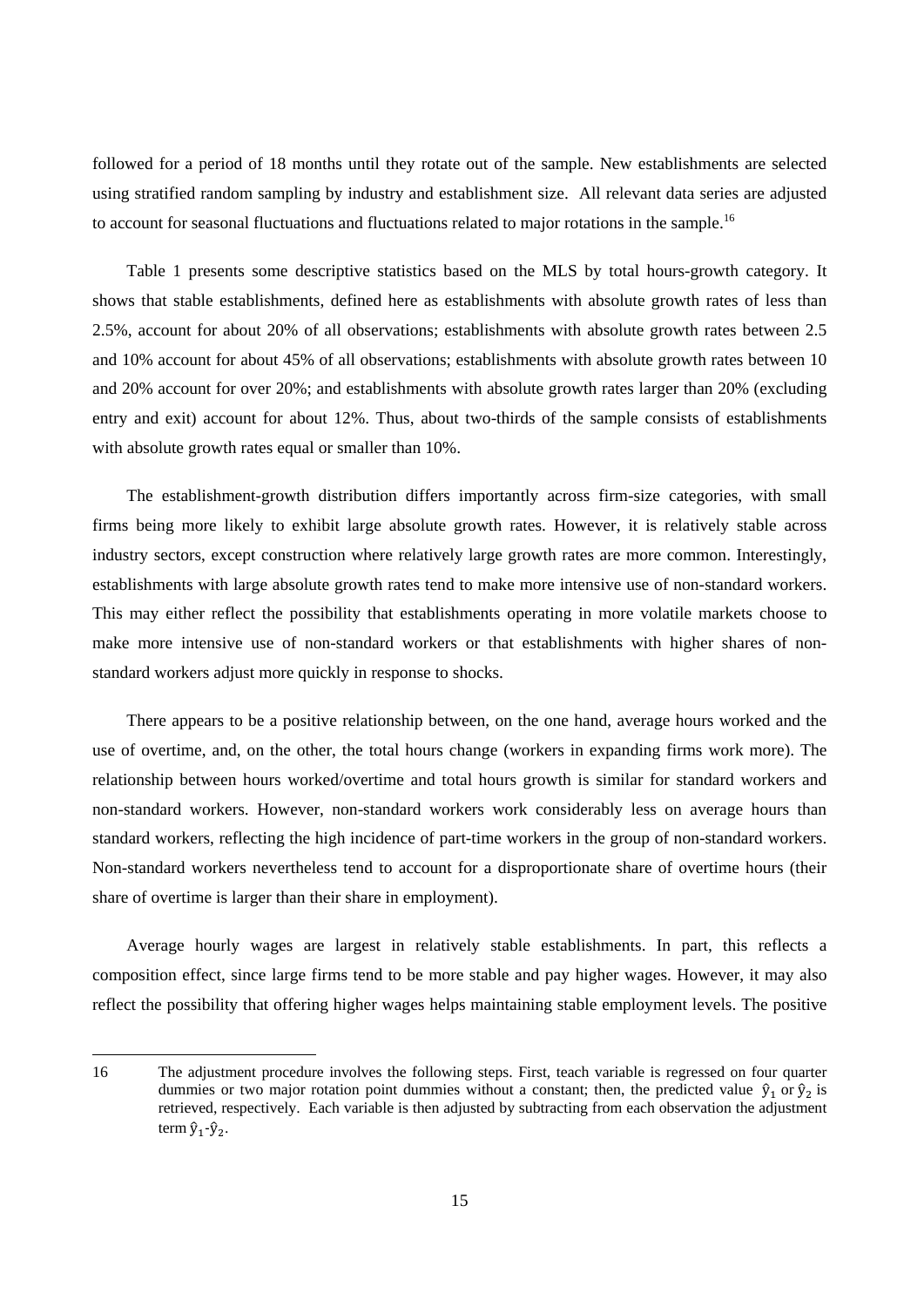relationship between hourly wages and absolute hourly growth rates is primarily driven by standard workers, while there is no apparent relationship for non-standard workers.

|                                                   |         | <b>Total Hour Change</b> |                         |                                  |                                  |                       |                       |       |  |  |  |  |
|---------------------------------------------------|---------|--------------------------|-------------------------|----------------------------------|----------------------------------|-----------------------|-----------------------|-------|--|--|--|--|
|                                                   | total   | $<-0.2$                  | $-0.2$ >= & $-1$<br>0.1 | $-0.1$ ) = $8 -$<br>$0.025 \leq$ | $-0.025$ >= &  <br>$-0.025 \leq$ | $0.025$ &<br>$0.15 =$ | $0.1$ &<br>$0.2 \leq$ | 0.2   |  |  |  |  |
| number of observation                             |         |                          |                         |                                  |                                  |                       |                       |       |  |  |  |  |
|                                                   | 1526067 | 90794                    | 177615                  | 366122                           | 305962                           | 328195                | 172765                | 84598 |  |  |  |  |
| mean of employment characteristics                |         |                          |                         |                                  |                                  |                       |                       |       |  |  |  |  |
| average employment                                | 182.3   | 87.8                     | 162.2                   | 213.4                            | 211.7                            | 188.9                 | 158.9                 | 108.0 |  |  |  |  |
| share of non-standard workers (# of employment)   | 0.183   | 0.227                    | 0.183                   | 0.168                            | 0.173                            | 0.182                 | 0.186                 | 0.239 |  |  |  |  |
| mean of hour worked characteristics               |         |                          |                         |                                  |                                  |                       |                       |       |  |  |  |  |
| average hour worked                               | 160.6   | 141.8                    | 152.5                   | 157.9                            | 161.4                            | 165.6                 | 169.4                 | 169.4 |  |  |  |  |
| average hour worked (standard workers)            | 174.1   | 157.7                    | 165.5                   | 169.9                            | 173.7                            | 179.1                 | 183.9                 | 189.4 |  |  |  |  |
| average hour worked (non-standard workers)        | 105.9   | 92.4                     | 101.0                   | 104.3                            | 106.1                            | 108.9                 | 111.8                 | 112.3 |  |  |  |  |
| share of overtime                                 | 0.052   | 0.039                    | 0.048                   | 0.051                            | 0.052                            | 0.055                 | 0.057                 | 0.059 |  |  |  |  |
| share of overtime (standard workers)              | 0.057   | 0.044                    | 0.052                   | 0.055                            | 0.056                            | 0.059                 | 0.063                 | 0.066 |  |  |  |  |
| share of overtime (non-standard workers)          | 0.016   | 0.013                    | 0.015                   | 0.016                            | 0.016                            | 0.017                 | 0.018                 | 0.022 |  |  |  |  |
| share of non-standard workers (total hour)        | 0.142   | 0.178                    | 0.142                   | 0.130                            | 0.133                            | 0.142                 | 0.143                 | 0.187 |  |  |  |  |
| mean of wage characteristics                      |         |                          |                         |                                  |                                  |                       |                       |       |  |  |  |  |
| average log of hourly wage                        | 3.49    | 2.88                     | 3.45                    | 3.77                             | 3.65                             | 3.35                  | 3.33                  | 3.33  |  |  |  |  |
| average log of hourly wage (standard workers)     | 3.79    | 3.24                     | 3.75                    | 4.07                             | 3.95                             | 3.62                  | 3.61                  | 3.71  |  |  |  |  |
| average log of hourly wage (non-standard workers) | 1.24    | 1.27                     | 1.19                    | 1.25                             | 1.25                             | 1.22                  | 1.22                  | 1.36  |  |  |  |  |
| industry shares                                   |         |                          |                         |                                  |                                  |                       |                       |       |  |  |  |  |
| manufacturing                                     | 0.33    | 0.34                     | 0.35                    | 0.33                             | 0.32                             | 0.33                  | 0.34                  | 0.32  |  |  |  |  |
| construction                                      | 0.07    | 0.12                     | 0.07                    | 0.06                             | 0.06                             | 0.06                  | 0.07                  | 0.11  |  |  |  |  |
| retail, wholesale, restaurant                     | 0.18    | 0.17                     | 0.18                    | 0.18                             | 0.18                             | 0.19                  | 0.18                  | 0.18  |  |  |  |  |
| other service                                     | 0.29    | 0.27                     | 0.28                    | 0.30                             | 0.30                             | 0.28                  | 0.29                  | 0.29  |  |  |  |  |
| others                                            | 0.13    | 0.09                     | 0.12                    | 0.13                             | 0.13                             | 0.13                  | 0.12                  | 0.11  |  |  |  |  |
| firm size shares                                  |         |                          |                         |                                  |                                  |                       |                       |       |  |  |  |  |
| over 100                                          | 0.40    | 0.29                     | 0.39                    | 0.43                             | 0.43                             | 0.41                  | 0.39                  | 0.30  |  |  |  |  |
| $30 - 99$                                         | 0.11    | 0.11                     | 0.12                    | 0.11                             | 0.11                             | 0.12                  | 0.12                  | 0.11  |  |  |  |  |
| under 30                                          | 0.43    | 0.57                     | 0.44                    | 0.39                             | 0.40                             | 0.41                  | 0.44                  | 0.55  |  |  |  |  |

| Table 1. Summary statistics <sup>1)</sup> based on total hour change |
|----------------------------------------------------------------------|
| quarterly MLS; 1992Q1 to 2009 Q4                                     |

*Source: Author's calculations based on Monthly Labor Survey.*

*1) Unweighted mean across establishments.*

Table 2 provides some details on the use of non-standard workers by industry, firm size and selected years. It confirms that the share of non-standard workers in employment and total hours worked has increased gradually over time, increasing from 14% (11%) in terms of employment (total hours worked) to 22% (17%) in 2006 and 23% (18%) in 2009. Moreover, average hours worked declined by a proportionally larger amount among non-standard workers than standard workers during the crisis. This provides a first indication that the role of non-standard work in Japan deviates from the standard view that non-standard workers provide more flexibility to firms in terms of employment and, as a result, reduces the importance of average hours worked as a margin of adjustment.

The importance of non-standard work varies importantly across industries and firm-size groups. The incidence of non-standard work decreases with firm size: it ranges from 15% (11%) in terms of employment (total hours worked) in firms with more than 100 employees to 22% (17%) in firms with less than 30 employees. The retail, wholesale and restaurants sector has the highest incidence of non-standard work: 35% (29%) in terms of employment (total hours worked), while it is lowest in the construction sector (5 and 3% respectively).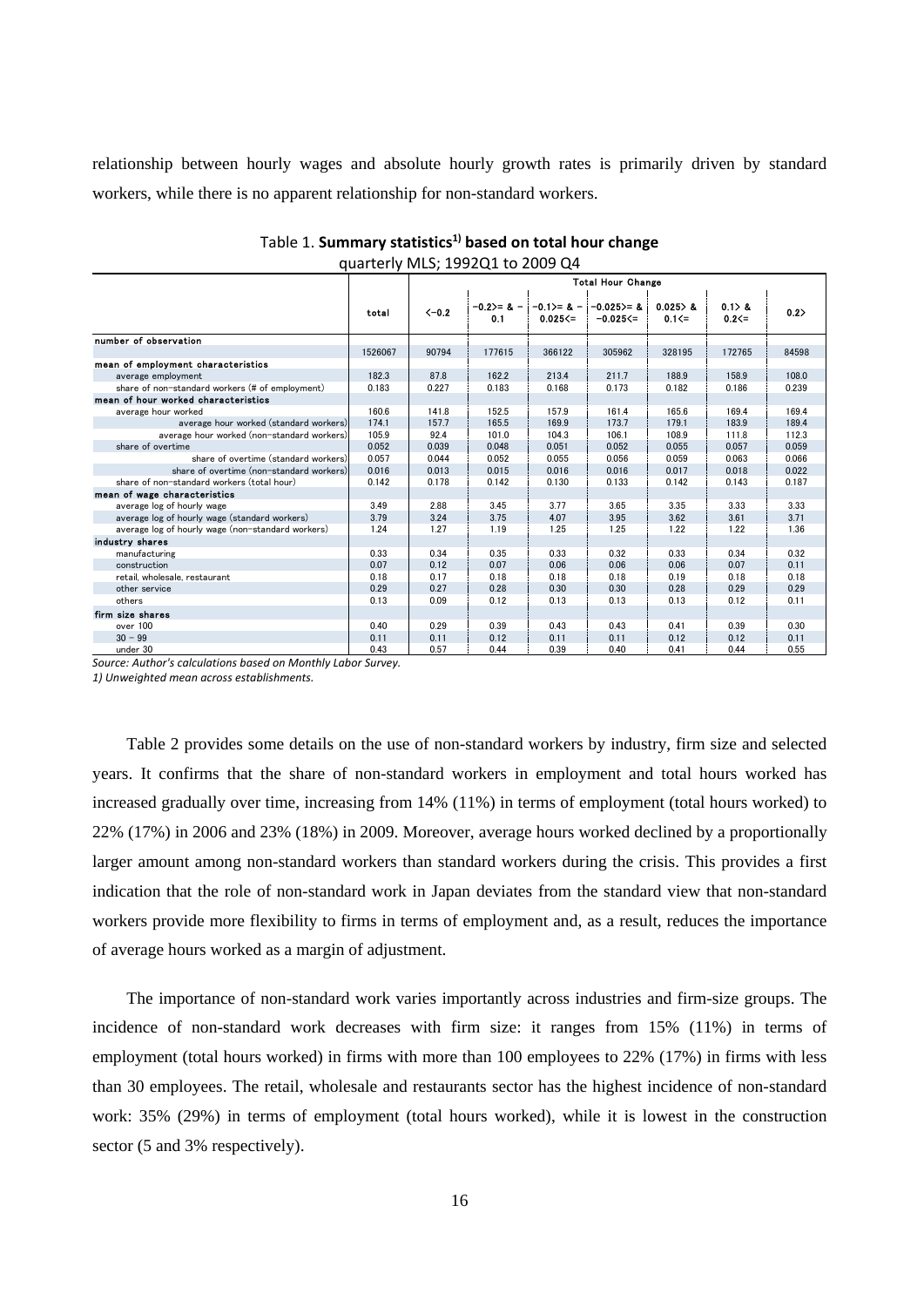|                               |                        | . .<br>share of non-standard |          |                     |                   |                 | average log of hourly |                 |  |
|-------------------------------|------------------------|------------------------------|----------|---------------------|-------------------|-----------------|-----------------------|-----------------|--|
|                               |                        | worker                       |          | average hour worked | share of overtime |                 | wage                  |                 |  |
|                               | # of<br>employmen<br>t | total hour                   | standard | non<br>standard     | standard          | non<br>standard | standard              | non<br>standard |  |
| industry                      |                        |                              |          |                     |                   |                 |                       |                 |  |
| manufacturing                 | 0.142                  | 0.114                        | 175.5    | 117.8               | 0.069             | 0.019           | 3.36                  | 1.14            |  |
| construction                  | 0.051                  | 0.033                        | 176.8    | 104.2               | 0.045             | 0.011           | 2.88                  | 1.14            |  |
| retail, wholesale, restaurant | 0.354                  | 0.290                        | 182.1    | 102.5               | 0.042             | 0.013           | 2.98                  | 1.00            |  |
| other service                 | 0.194                  | 0.140                        | 168.6    | 95.7                | 0.047             | 0.015           | 4.39                  | 1.51            |  |
| others                        | 0.087                  | 0.063                        | 170.3    | 106.5               | 0.072             | 0.022           | 5.15                  | 1.24            |  |
| firm size                     |                        |                              |          |                     |                   |                 |                       |                 |  |
| over 100                      | 0.145                  | 0.114                        | 168.4    | 109.2               | 0.069             | 0.022           | 5.19                  | 1.39            |  |
| $30 - 99$                     | 0.175                  | 0.135                        | 178.3    | 109.5               | 0.059             | 0.015           | 3.24                  | 1.11            |  |
| under 30                      | 0.222                  | 0.171                        | 179.0    | 101.5               | 0.040             | 0.010           | 2.38                  | 1.06            |  |
| selected year                 |                        |                              |          |                     |                   |                 |                       |                 |  |
| 1994                          | 0.140                  | 0.106                        | 175.6    | 108.9               | 0.053             | 0.013           | 3.92                  | 1.23            |  |
| 1997                          | 0.153                  | 0.116                        | 173.3    | 106.5               | 0.058             | 0.014           | 4.11                  | 1.23            |  |
| 2000                          | 0.174                  | 0.135                        | 174.7    | 107.9               | 0.057             | 0.016           | 3.94                  | 1.23            |  |
| 2003                          | 0.194                  | 0.150                        | 173.1    | 105.5               | 0.059             | 0.018           | 3.82                  | 1.26            |  |
| 2006                          | 0.215                  | 0.170                        | 176.1    | 106.2               | 0.064             | 0.020           | 3.75                  | 1.26            |  |
| 2009                          | 0.234                  | 0.184                        | 170.3    | 100.0               | 0.054             | 0.018           | 3.72                  | 1.28            |  |

### Table 2. **Utilization of non‐standard workers1) by industry, firm size, and selected years**  quarterly MLS

*Source: Author's calculations based on Monthly Labour Survey.*

*1) Unweighted mean across establishments.*

1

#### *4.2 Employment Trend Survey*

 The ETS samples about 10,000 establishments every year with less than 500 employees and includes all establishments with more than 500 employees.<sup>17</sup> Once sampled, establishments report, twice a year, the level of employment and the number of worker flows. Apart from very large firms, this implies that the ETS essentially represents a cross-section. Similar to the MLS, it covers establishments with more than 5 employees in all industries except agriculture and fisheries.

The ETS provides information on hires and separations, in the case of the latter, the reason. The reason of separation is used to define layoffs and quits. Layoffs are defined as separations due to the expiration of a temporary contract, dismissal, and mandatory retirement due to age.<sup>18</sup> Ouits are defined as separations for personal reasons.<sup>19</sup> In addition to quits and layoffs, the survey also identifies a third category of separations, namely, transfers. This refers to worker transitions between establishments of the same firm.

<sup>17 .</sup> Firms with less than 500 employees are selected using random-stratified sampling with the strata being prefecture, industry and establishment-size group.

<sup>18.</sup> In the case of mandatory retirement, employers usually have the possibility to retain the workers by offering retirees short-term fixed-term contracts.

<sup>19.</sup> The detailed categories of 'Personal reasons' has been changed from time to time, adding the new categories such as 'Marriage,' 'Maternity/child care,' 'Long-term care,' and 'Other personal reasons.'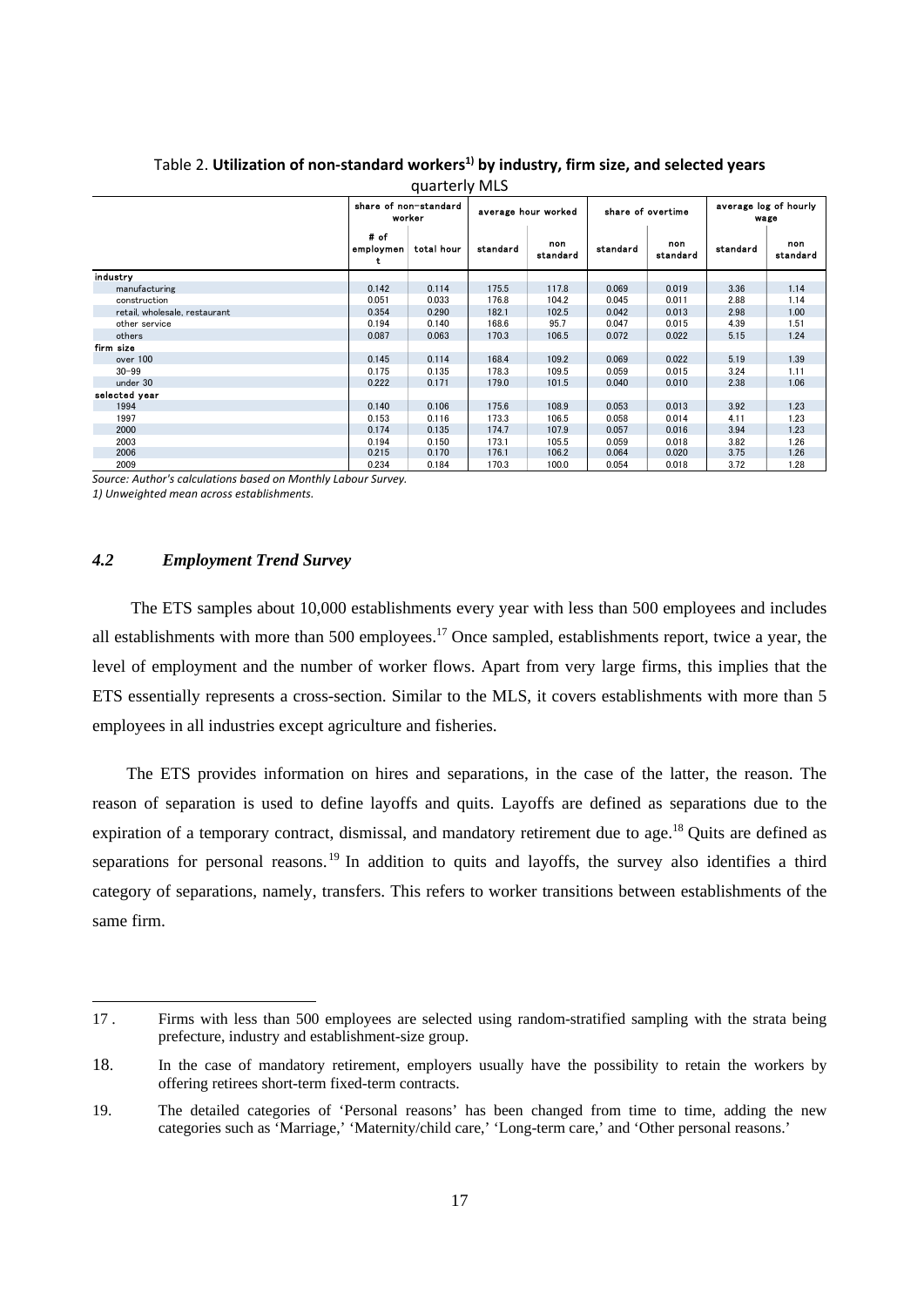Table 3 presents descriptive statistics by employment-growth category. It shows that relative to the hours-growth distribution (cf. Table 1), the employment-growth distribution is less dispersed. This may reflect to importance of adjustment costs in relation to employment changes relative to changes in average hours worked. Establishments with absolute employment growth rates of 2.5% or less account for over 35% of all observations, establishments with absolute employment growth rates between 2.5 and 10% account for about 40%, while establishments with absolute employment growth rates larger than 10% account for just 25%.

The share of non-standard workers in employment is 6.6% in the ETS, considerably less than in the MLS, despite using the same definition of non-standard work in the two surveys. This reflects the fact that the descriptive statistics discussed in this section are based on the raw data and do not take account of the sampling weights. Given the large differences in the sampling design of the two structures this can lead to large differences in the composition of the respective samples. Since the ETS places a much larger weight on large firms which tend to be characterised by lower incidence of non-standard work it is not surprising that the average incidence of non-standard work is considerably lower. When comparing the incidence of temporary work within firm-size cells or when applying the sampling weights these differences become are largely disappear.

|                                    |        | <b>Employment Change</b> |                       |                                  |                                  |                         |                 |        |  |  |  |  |
|------------------------------------|--------|--------------------------|-----------------------|----------------------------------|----------------------------------|-------------------------|-----------------|--------|--|--|--|--|
|                                    | total  | $<-0.2$                  | $-0.2$ ) = & -<br>0.1 | $-0.1$ ) = & -<br>$0.025 \leq -$ | 1-0.025>= &  <br>$-0.025 \leq -$ | $0.025 = 8$<br>$0.15 =$ | $0.1$ &<br>0.2< | 0.2    |  |  |  |  |
| Number of observation              |        |                          |                       |                                  |                                  |                         |                 |        |  |  |  |  |
|                                    | 165904 | 9341                     | 14655                 | 36530                            | 60371                            | 28848                   | 10883           | 5276   |  |  |  |  |
| Mean of employment characteristics |        |                          |                       |                                  |                                  |                         |                 |        |  |  |  |  |
| average employment                 | 382.01 | 202.69                   | 248.94                | 450.33                           | 418.82                           | 439.46                  | 220.45          | 193.96 |  |  |  |  |
| share of non-standard workers      | 0.066  | 0.064                    | 0.083                 | 0.061                            | 0.058                            | 0.077                   | 0.083           | 0.098  |  |  |  |  |
| <b>Industry Shares</b>             |        |                          |                       |                                  |                                  |                         |                 |        |  |  |  |  |
| manufacturing                      | 0.52   | 0.53                     | 0.54                  | 0.59                             | 0.52                             | 0.49                    | 0.44            | 0.43   |  |  |  |  |
| construction                       | 0.06   | 0.07                     | 0.06                  | 0.05                             | 0.05                             | 0.07                    | 0.08            | 0.09   |  |  |  |  |
| retail, wholesale, restaurant      | 0.08   | 0.08                     | 0.09                  | 0.08                             | 0.08                             | 0.06                    | 0.08            | 0.09   |  |  |  |  |
| other service                      | 0.21   | 0.18                     | 0.18                  | 0.15                             | 0.22                             | 0.24                    | 0.26            | 0.25   |  |  |  |  |
| others                             | 0.13   | 0.14                     | 0.13                  | 0.13                             | 0.13                             | 0.14                    | 0.13            | 0.14   |  |  |  |  |
| firm size shares                   |        |                          |                       |                                  |                                  |                         |                 |        |  |  |  |  |
| over 100                           | 0.20   | 0.29                     | 0.27                  | 0.09                             | 0.23                             | 0.11                    | 0.31            | 0.35   |  |  |  |  |
| $30 - 99$                          | 0.17   | 0.19                     | 0.20                  | 0.19                             | 0.14                             | 0.20                    | 0.21            | 0.18   |  |  |  |  |
| under 30                           | 0.63   | 0.52                     | 0.53                  | 0.72                             | 0.63                             | 0.69                    | 0.48            | 0.47   |  |  |  |  |

Table 3. Summary statistics<sup>1)</sup> for each bin based on employment size change yearly ETS; 1991 to 2009

*Source: Author's calculations based on Employment Trend Survey*

*1) Unweighted mean per one establishment.*

## **5. Micro-economic analysis of labour input adjustment**

This section presents results on, respectively: i) the aggregate relationship between labour input adjustment and labour demand shocks; ii) the role of non-standard work; and iii) the role of industry and firm size.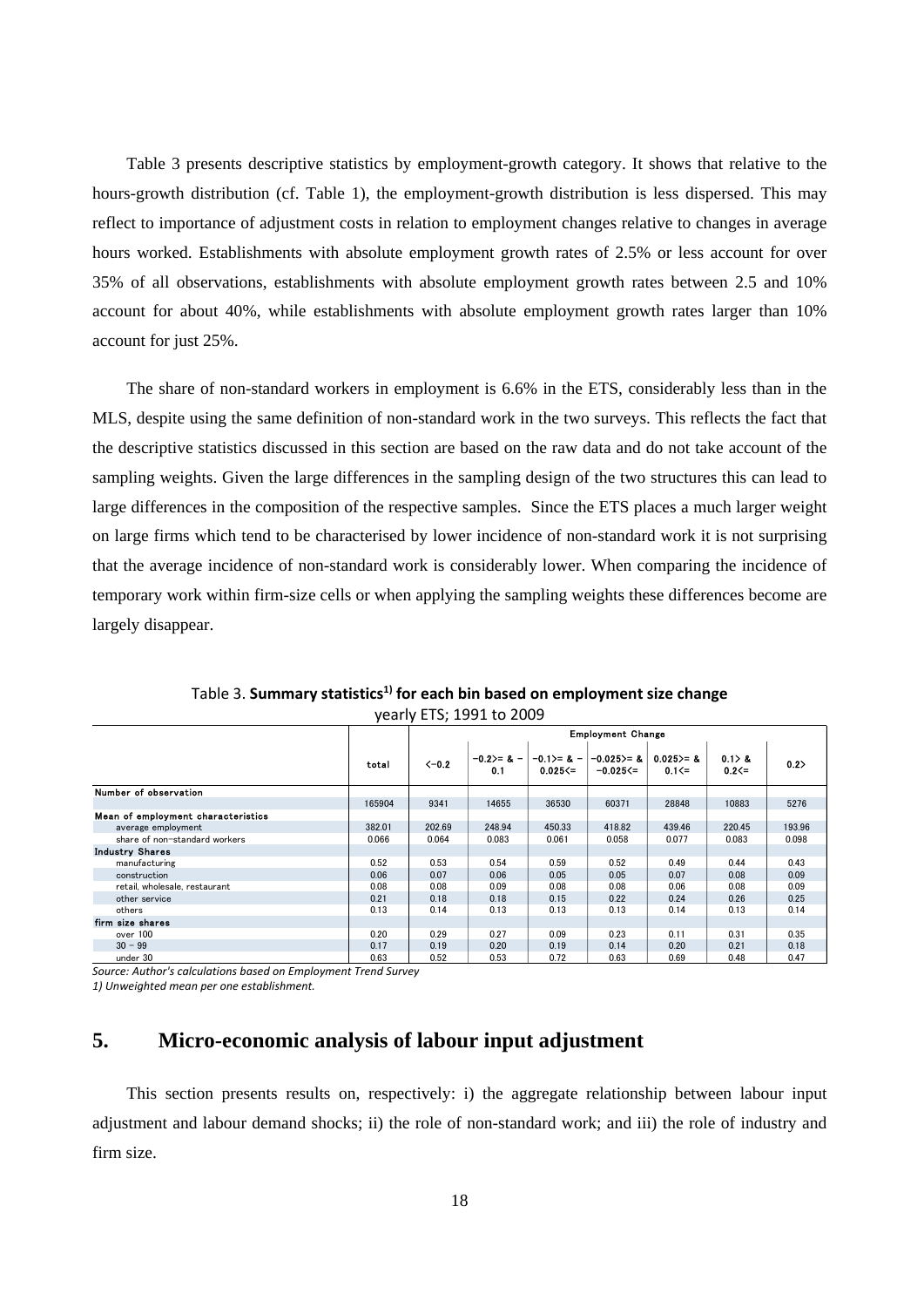### *5.1 Baseline analysis of labour input adjustment*

#### *Employment change*

1

Figure 5 presents non-parametric evidence on the relationship between worker flows and employment changes for absolute changes smaller than 20%.<sup>20</sup> Panel A represents the decomposition of employment growth into hires and separations, while panel B decomposes separations into layoffs, quits and transfers.

The relationship between worker and jobs flows is highly non-linear. The kinks in the hiring and separations functions in Panel A reflect the difficulty of reducing employment through a reduction in the hiring rate relative to an increase in the separation rate and the difficulty of increasing employment through a reduction in the separation rate relative to an increase in the hiring rate. However, within the negative or positive domains, the hiring or the separation curves in Panel A appear broadly linear. The approximately linear relationship between job and workers flows on the positive and negative domains suggests that a parametric approach that imposes linearity, but allows the slope coefficients to differ between the negative and the positive domain, describes the relationship between worker and job flows reasonably well.

We now discuss the relationship between job and worker flows in more detail by focusing on the degree of worker turnover in stable establishments and the role of hires (separations) in declining (expanding) firms.21 Panel A shows that the annual hiring and separation rates in stable establishments are slightly above 10%. This implies that the annual rate of worker movements, the churning rate, is somewhat above 20%. Panel B shows that quits and transfers account for the bulk of separations among stable establishments, with quits accounting for about half the number of separations and transfers for a third. The increase in the separation rate on the positive domain appears to be driven by quits, and to a lesser extent, transfers.<sup>22</sup> The layoff rate does not vary over the positive domain. On the negative domain, the relative importance of transfers and, to a lesser extent, layoffs increases the larger the reduction in employment, while the role of quits decreases with the reduction of employment.

<sup>20.</sup> We do not control, here, without establishment fixed effects since the ETS is cross-section dataset.

<sup>21 .</sup> Since the difference between the hiring and separation rates yields the employment growth by construction, it is sufficient to discuss just one of these relationships.

<sup>22 .</sup> An upward-sloping separation function in the positive domain has also been found in Teruyama and Genda (2009).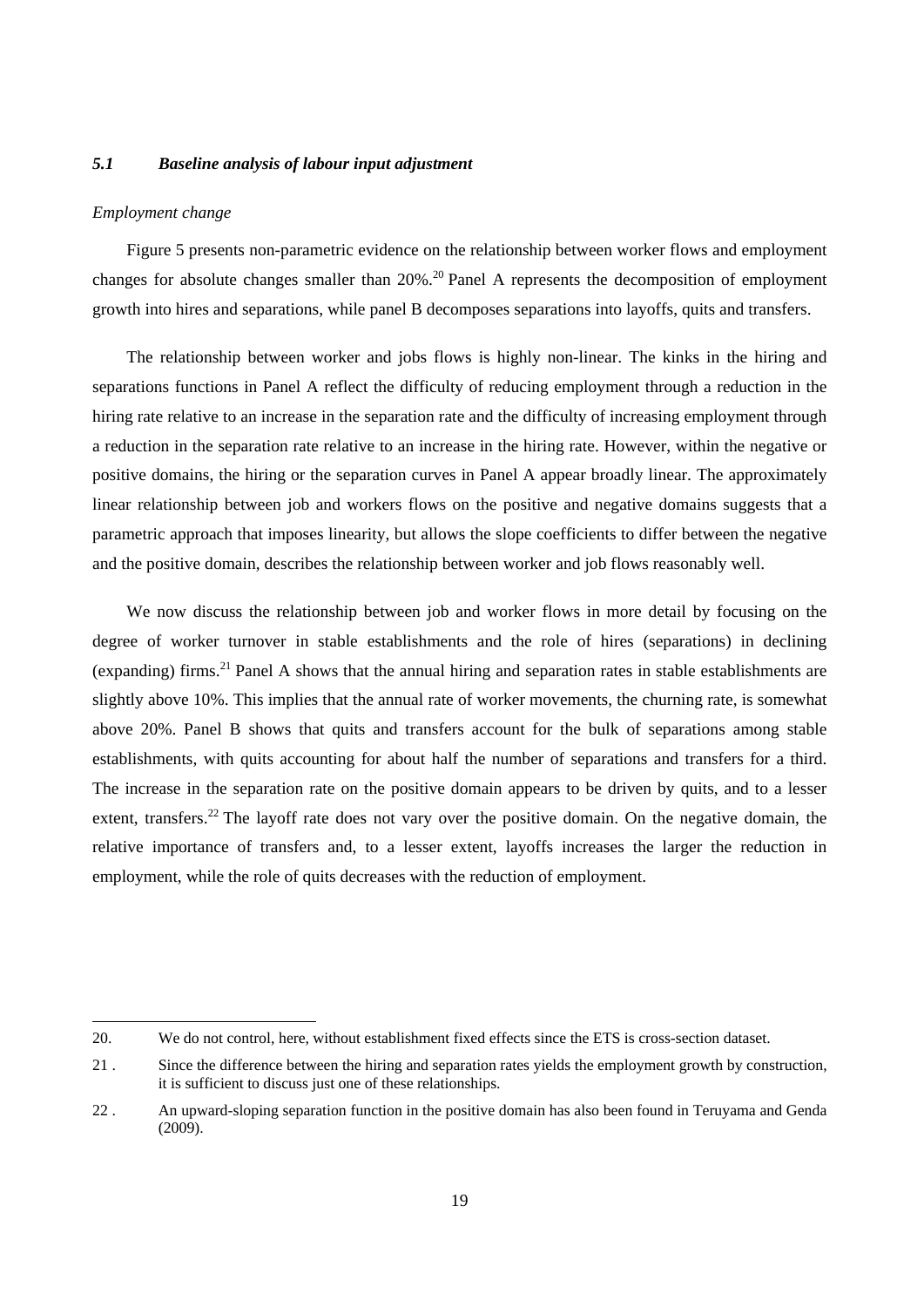

#### **Figure 5. The relationship between worker flow rates and employment growth rates**

Panel B. **Decomposition ofseparation**

*Source: Authors' calculations based on annualized Employment Trend Survey (ETS)*

Panel A. **Based on employment growth rate**

The exercise in Figure 5 is similar to that presented in Davis et al. (2006). They also document a kink around zero employment change. The relative importance of worker flows is not directly comparable since the figures in Davis et al. (2006) are based on monthly changes instead of yearly flows as in the present case. However, multiplying the monthly rates in Davis et al (2006) times twelve suggests that worker turnover is about as important in Japan as it is in the United States. The main difference may be that declining establishments in Japan are more likely to rely on attrition than on layoffs. This may indicate that layoffs are more costly in Japan.

#### *Total hour change*

 Figure 6 presents non-parametric evidence on the relationship between the hiring rate, the separation rate, the growth rate in average hours, on the one hand, and the growth rate of total hours worked, on the other.

Compared with Figure 5, the hiring and separation functions with respect to the growth rate of total hours in Figure 6 are smoother. While the hiring rate (separation rate) increases (decreases) much more strongly on the positive (negative) domain than on the negative (positive) domain, there is no longer a clear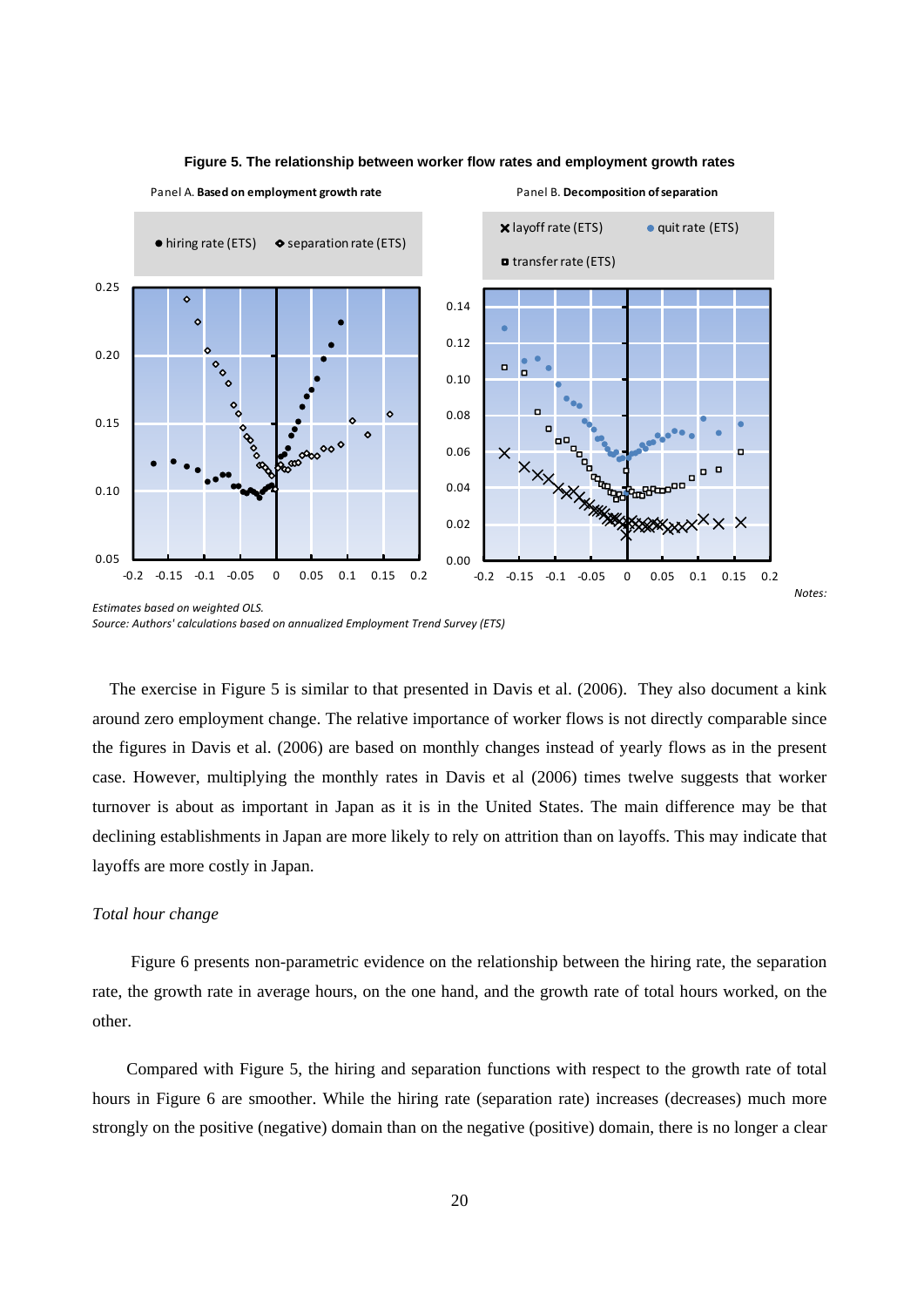indication of a kink at zero. The smooth but still highly non-linear hiring and separation functions suggest that parametric estimates of the relationship between workers flows and total hours changes may not be as appropriate as in the case of employment changes.

The figure further points to the presence of a S-shaped relationship between the growth rate of total hours worked and that of average hours worked, *i.e.* average hours adjustment is relatively more important for small changes than for large changes in total hours. Changes in average hours growth are effectively zero on average for establishments in which total hours worked are constant. For growth rates of total hours worked close to zero, the growth rate in the average hours rate accounts for almost the entire change. Average hours changes account for about 99% (80%) of the reduction in total hours worked in establishments reducing total hours worked by 1% (5%). For changes in total hours worked of 50% (not shown), adjustments in average hours worked account for slightly more than half the change in total hours. The considerable importance of average hours changes, even in establishments experiencing very large changes in total hours is likely to be a specificity of the Japanese labour market, <sup>23</sup> but the non-linear relationship between total and average hours is likely to be present in most other countries. Indeed, a somewhat similar S-shaped relationship has also been documented for the United States in Caballero *et al*. (1997).

The non-linear relationship between total hours changes and changes in average working hours implies that aggregate shocks that are approximately evenly distributed across establishments tend to be accounted for to a greater important extent by average hours adjustments than shocks that affect certain establishments more than others. This highlights the importance of accounting for the distribution of shocks in addition to its mean level when trying to explain cross-country patterns in labour market adjustment.

<sup>23.</sup> Macro-level statistics certainly suggest this is the case. See, for example, OECD (2010).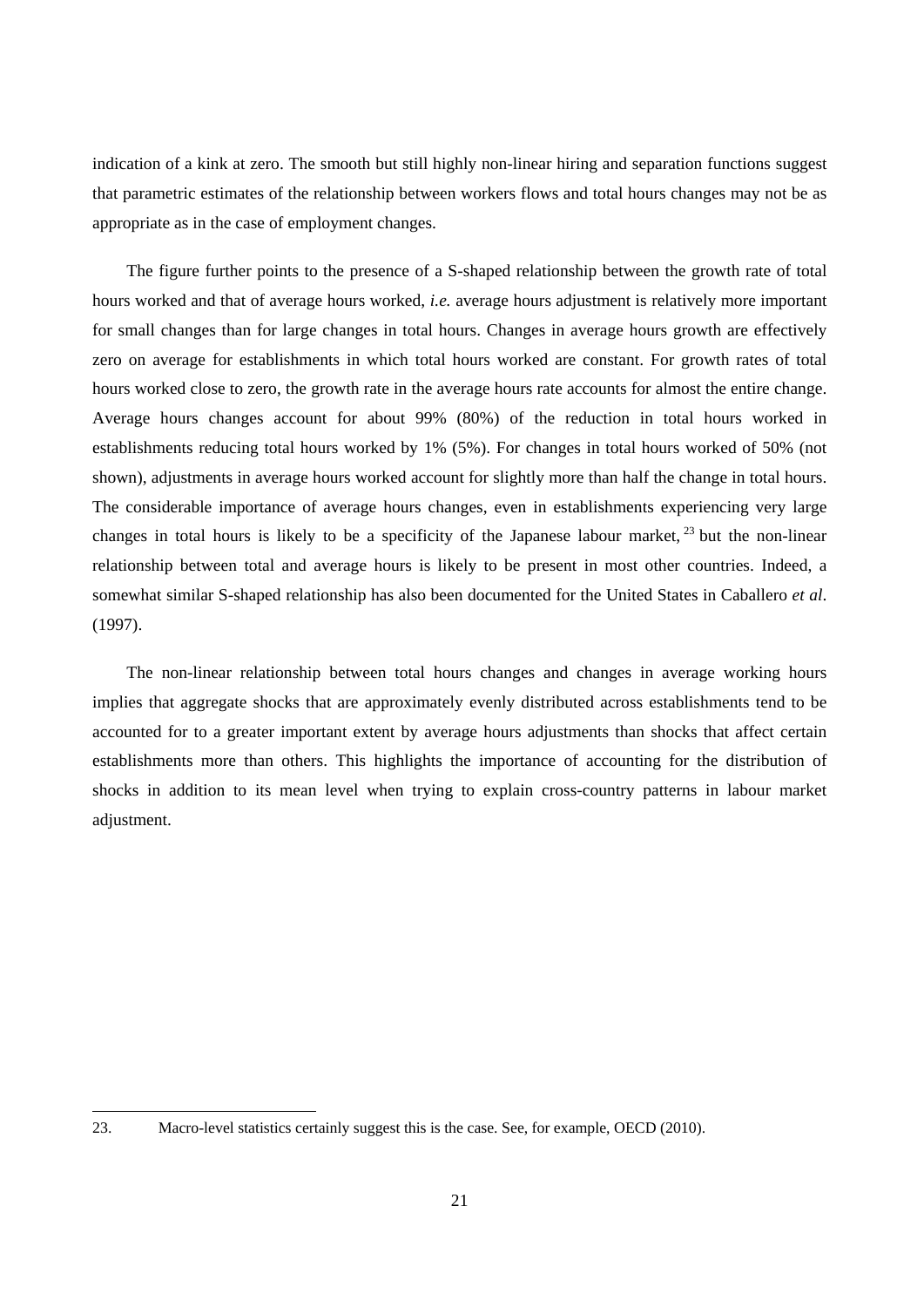

Figure 6. **The relationship between labour‐input adjustment and the total hour growth rate**

*Source: Authors' calculations based on Monthly Labour Survey (MLS)*

#### *5.2 The role of non-standard work for labour input adjustment*

Figure 7 documents the relationship between changes in total hours worked with employment changes, hiring rates and separation rates for standard and non-standard workers.<sup>24</sup> Non-standard worker employment is more sensitive to change in total hours worked than standard worker employment (Panel A). Of course, this also implies that working time of non-standard workers is less sensitive to total hours changes than working time of standard workers. This suggests that the burden of employment adjustment tends to be concentrated on non-standard workers. Churning is about twice as high among non-standard workers than among standard workers (Panel B and C). The intercepts of the hiring and separations curve for standard workers range from 2 to 3%, while they range from 5 to 6% for non-standard workers.

<sup>24</sup> The sample is limited to the period from 1994Q1 onwards as information by type of worker is only starts at that date in the MLS.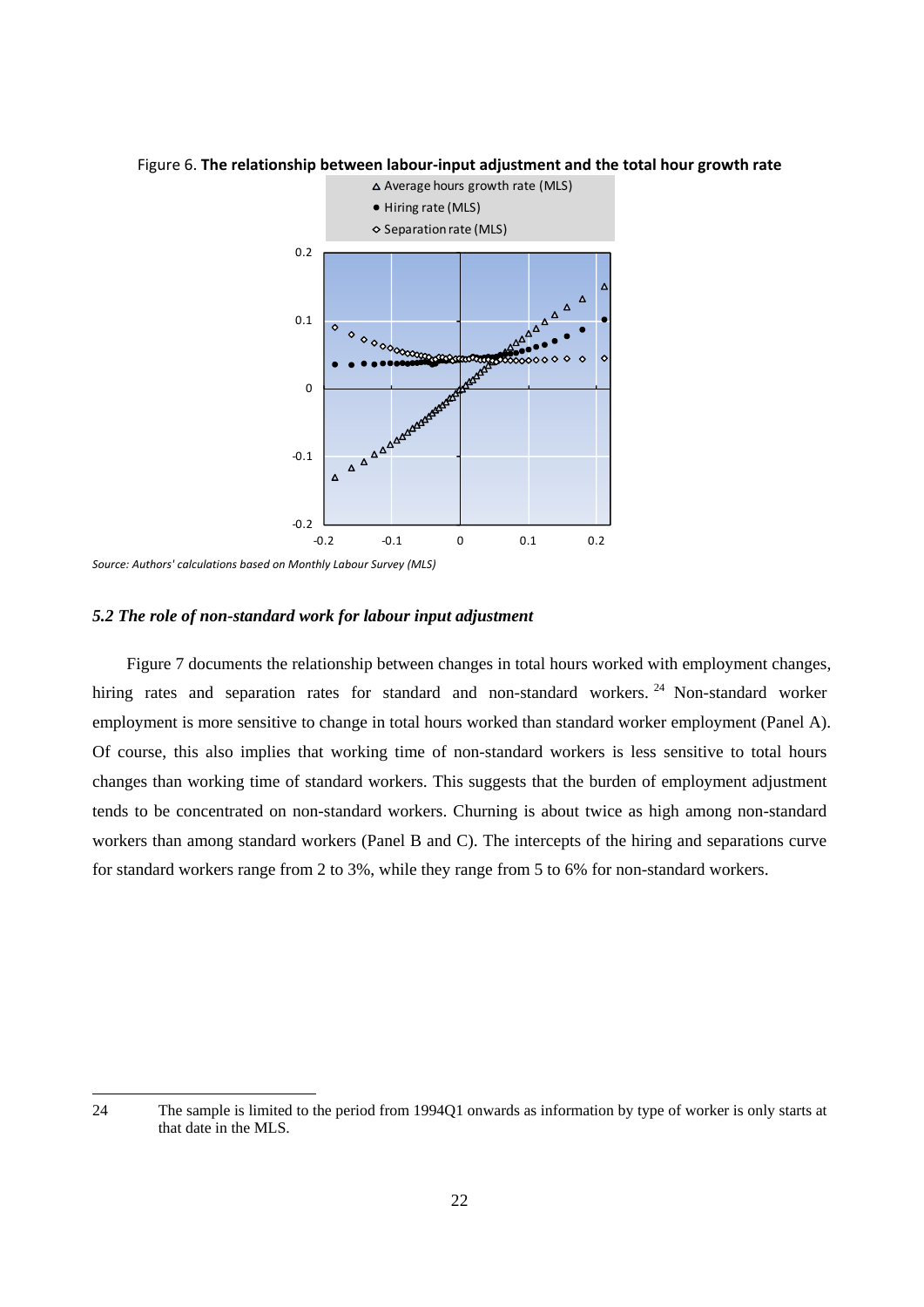



*Source:* Authors' calculations based on Monthly Labour Survey, Based on weighted OLS model

### *5.3 Labour input adjustment by size, industry and time period*

The adjustment behaviour of total hours also differs across establishments of different sizes or in different industries. In the interest of space, the discussion concentrates on the parametric estimates which are reported in Table 4.

|                                 | <b>Hiring Rates</b>            |                                |          |           | <b>Separation Rates</b> |                                |                                |          | <b>Avrage Hour Changes</b> |                |                                |                                |           |           |                |
|---------------------------------|--------------------------------|--------------------------------|----------|-----------|-------------------------|--------------------------------|--------------------------------|----------|----------------------------|----------------|--------------------------------|--------------------------------|-----------|-----------|----------------|
|                                 | Positive<br>regime $(\beta^p)$ | Negative<br>regime $(\beta^n)$ | Constant | # of obs. | $R^2$                   | Positive<br>regime $(\beta^p)$ | Negative<br>regime $(\beta^n)$ | Constant | # of obs.                  | R <sup>2</sup> | Positive<br>regime $(\beta^p)$ | Negative<br>regime $(\beta^n)$ | Constant  | # of obs. | R <sup>2</sup> |
| Firm size class                 |                                |                                |          |           |                         |                                |                                |          |                            |                |                                |                                |           |           |                |
| $5 - 29$                        | 0.1167                         | 0.0895                         | 0.0367   | 399.650   | 0.0054                  | $-0.0466$                      | $-0.1301$                      | 0.0375   | 399,650                    | 0.0043         | 0.8377                         | 0.7747                         | $-0.0005$ | 399,650   | 0.2837         |
|                                 | (0.0061)                       | (0.006)                        | (0.0003) |           |                         | (0.006)                        | (0.006)                        | (0.0003) |                            |                | (0.0056)                       | (0.006)                        | (0.0002)  |           |                |
| 30-99                           | 0.1327                         | 0.0674                         | 0.0415   | 115,028   | 0.0073                  | $-0.0542$                      | $-0.1234$                      | 0.0431   | 115,028                    | 0.0060         | 0.8154                         | 0.8056                         | 0.0008    | 115,028   | 0.3586         |
|                                 | (0.009)                        | (0.009)                        | (0.0004) |           |                         | (0.009)                        | (0.009)                        | (0.0004) |                            |                | (0.0083)                       | (0.008)                        | (0.0004)  |           |                |
| 100-499                         | 0.1240                         | 0.0639                         | 0.0403   | 106,510   | 0.0072                  | $-0.0331$                      | $-0.1165$                      | 0.0413   | 106,510                    | 0.0051         | 0.8468                         | 0.8145                         | 0.0001    | 106,510   | 0.4326         |
|                                 | (0.009)                        | (0.0087)                       | (0.0004) |           |                         | (0.009)                        | (0.0086)                       | (0.0004) |                            |                | (0.008)                        | (0.0074)                       | (0.0003)  |           |                |
| 500-999                         | 0.1172                         | 0.0781                         | 0.0392   | 112,769   | 0.0093                  | $-0.0122$                      | $-0.0817$                      | 0.0391   | 112,769                    | 0.0026         | 0.8703                         | 0.8374                         | $-0.0007$ | 112,769   | 0.4774         |
|                                 | (0.0077)                       | (0.008)                        | (0.0003) |           |                         | (0.0077)                       | (0.007)                        | (0.0003) |                            |                | (0.0068)                       | (0.007)                        | (0.0003)  |           |                |
| over 1000                       | 0.1416                         | 0.0660                         | 0.0415   | 205,728   | 0.0093                  | 0.0014                         | $-0.0828$                      | 0.0423   | 205,728                    | 0.0020         | 0.8612                         | 0.8458                         | 0.0000    | 205,728   | 0.4707         |
|                                 | (0.006)                        | (0.0059)                       | (0.0003) |           |                         | (0.006)                        | (0.0058)                       | (0.0003) |                            |                | (0.005)                        | (0.0049)                       | (0.0002)  |           |                |
| Industry                        |                                |                                |          |           |                         |                                |                                |          |                            |                |                                |                                |           |           |                |
| Manufacturing                   | 0.0821                         | 0.0434                         | 0.0267   | 326,320   | 0.0048                  | $-0.0464$                      | $-0.1016$                      | 0.0294   | 326.320                    | 0.0072         | 0.8750                         | 0.8501                         | 0.0019    | 326.320   | 0.4816         |
|                                 | (0.004)                        | (0.004)                        | (0.0002) |           |                         | (0.004)                        | (0.004)                        | (0.0002) |                            |                | (0.004)                        | (0.004)                        | (0.0002)  |           |                |
| Other service                   | 0.1628                         | 0.0970                         | 0.0462   | 294,312   | 0.0091                  | 0.0150                         | $-0.0936$                      | 0.0438   | 294,312                    | 0.0013         | 0.8497                         | 0.8062                         | $-0.0032$ | 294,312   | 0.3422         |
|                                 | (0.007)                        | (0.006)                        | (0.0003) |           |                         | (0.007)                        | (0.006)                        | (0.0003) |                            |                | (0.006)                        | (0.005)                        | (0.0002)  |           |                |
| Retail, Wholesale & Restaurants | 0.1282                         | 0.0974                         | 0.0521   | 185,419   | 0.0060                  | $-0.0617$                      | $-0.1274$                      | 0.0538   | 185,419                    | 0.0045         | 0.8139                         | 0.7672                         | 0.0004    | 185,419   | 0.2562         |
|                                 | (0.009)                        | (0.009)                        | (0.0004) |           |                         | (0.009)                        | (0.009)                        | (0.0004) |                            |                | (0.008)                        | (0.008)                        | (0.0004)  |           |                |
| Construction                    | 0.1357                         | 0.0930                         | 0.0334   | 60,654    | 0.0101                  | $-0.0333$                      | $-0.1243$                      | 0.0347   | 60,654                     | 0.0049         | 0.8274                         | 0.7740                         | 0.0001    | 60.654    | 0.3277         |
|                                 | (0.013)                        | (0.013)                        | (0.0006) |           |                         | (0.013)                        | (0.013)                        | (0.0006) |                            |                | (0.013)                        | (0.013)                        | (0.0006)  |           |                |
| period                          |                                |                                |          |           |                         |                                |                                |          |                            |                |                                |                                |           |           |                |
| 1997Q3-1998Q4                   | 0.1312                         | 0.0651                         | 0.0371   | 88.597    | 0.0092                  | $-0.0074$                      | $-0.1104$                      | 0.0370   | 88,597                     | 0.0028         | 0.8631                         | 0.8166                         | $-0.0008$ | 88.597    | 0.3638         |
| 1997 Crisis                     | (0.0105)                       | (0.01)                         | (0.0004) |           |                         | (0.0106)                       | (0.01)                         | (0.0004) |                            |                | (0.0097)                       | (0.009)                        | (0.0004)  |           |                |
| 1999Q1-2001Q1                   | 0.1088                         | 0.0875                         | 0.0399   | 117,225   | 0.0056                  | $-0.0381$                      | $-0.0975$                      | 0.0412   | 117,225                    | 0.0028         | 0.8480                         | 0.8105                         | 0.0000    | 117.225   | 0.3397         |
| boom                            | (0.0099)                       | (0.01)                         | (0.0004) |           |                         | (0.0099)                       | (0.01)                         | (0.0004) |                            |                | (0.0085)                       | (0.008)                        | (0.0004)  |           |                |
| 2001Q1-2002Q2                   | 0.0684                         | 0.0900                         | 0.0385   | 62.370    | 0.0038                  | $-0.0877$                      | $-0.0821$                      | 0.0438   | 62,370                     | 0.0031         | 0.8565                         | 0.8186                         | 0.0039    | 62,370    | 0.3212         |
| recession                       | (0.017)                        | (0.0168)                       | (0.0008) |           |                         | (0.017)                        | (0.0169)                       | (0.0008) |                            |                | (0.015)                        | (0.0148)                       | (0.0007)  |           |                |
| 2002Q3-2007Q4                   | 0.1208                         | 0.0932                         | 0.0418   | 283,000   | 0.0070                  | $-0.0247$                      | $-0.0999$                      | 0.0412   | 283,000                    | 0.0021         | 0.8521                         | 0.8015                         | $-0.0015$ | 283,000   | 0.3228         |
| boom                            | (0.0063)                       | (0.006)                        | (0.0003) |           |                         | (0.0063)                       | (0.006)                        | (0.0003) |                            |                | (0.0057)                       | (0.006)                        | (0.0002)  |           |                |
| 2008Q1-2009Q4                   | 0.1304                         | 0.0670                         | 0.0406   | 101,333   | 0.0067                  | $-0.0451$                      | $-0.0924$                      | 0.0422   | 101,333                    | 0.0030         | 0.8247                         | 0.8346                         | 0.0004    | 101,333   | 0.3136         |
| <b>Global Crisis</b>            | (0.011)                        | (0.0112)                       | (0.0005) |           |                         | (0.011)                        | (0.0113)                       | (0.0005) |                            |                | (0.011)                        | (0.0105)                       | (0.0005)  |           |                |

**Table 4. Aggregate parametric results by firm size, industry and employment status (total hour change) Restricted sample (‐10% to +10% change)**

*Source: Authors' calculations based on Monthly Labour Survey. Standard errors are in parenthesis.*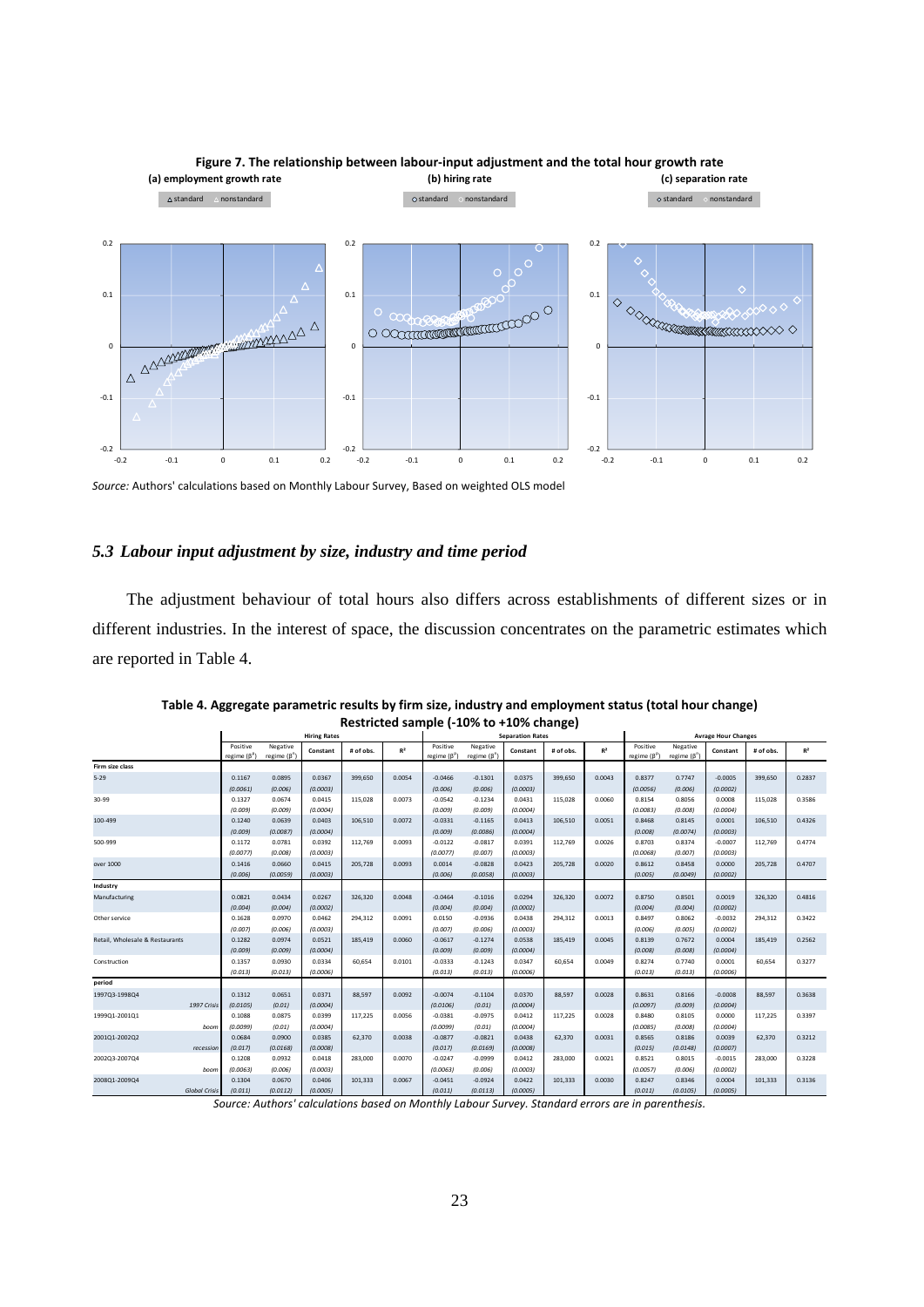Large establishments rely to a much greater extent on average hours adjustments to adjust total hours worked than small establishments, and particularly, when reducing total hours worked. Size does not appear to play a major role for the relationship between worker flows (hires and separations) and the growth rate of total hours worked. While small establishments tend to rely more strongly on reducing hires to reduce total hours worked than large establishments and more on reducing separation rates to increase total hours worked, this largely reflects the role of employment adjustment more generally in accommodating the role of total hours changes rather than the specific role of churning for adjusting employment.

The role of working time adjustments is most important in manufacturing. This is likely to reflect the relative importance of match-specific human capital in this sector.<sup>25</sup> The retail, wholesale and restaurant sector makes relatively little use of working time adjustments and relatively more of employment adjustments. As churning is particularly high in this sector, the scope of reducing total hours worked by reducing hires and of increasing total hours worked by reducing separations is larger than in other sectors.

Changes in the hiring and separation behaviour of establishments over the business cycle tend to be relatively small. Hiring rates exhibit a weakly counter-cyclical behaviour as indicated from the intercepts. This reflects the greater importance of quits in booms and the resulting need for replacement hiring. Conversely, in recessions both quits and the need for replacement hires decline. The decline in hires was particularly strong in the 2001 and 2002 recession, leading to a significant increase in unemployment. By comparison, separation rates are relatively stable over the cycle. There is further some indication that worker flows (both hires and separations) have increased over time.

### **6. Simulation analysis**

1

This section makes use of the micro-economic relationships documented in Section 5 to analyse the adjustment behaviour of Japanese establishment during the global financial crisis. More specifically, it compares the evolution of employment, hires and separations during the global financial crisis (2008Q4 to 2009 Q4) with that observed during the 1997 crisis (1997 Q2 to 1998 Q2). In contrast to the macro-level comparison in Figure 4, the analysis here explicitly takes account of i) changes in the micro-economic adjustment behaviour of establishments based on the average adjustment behaviour in each period ("technology effect"); ii) changes in the composition of establishments across sectors and firm-size

<sup>25</sup> There is some indication that manufacturing establishments that reduce employment rely less on reducing replacement hiring (attrition) to reduce total hours worked than establishments in other industries. This most likely reflects the importance of employment adjustments for total hours changes in general rather that of churning for employment adjustments (Hellerstein et al., 1999).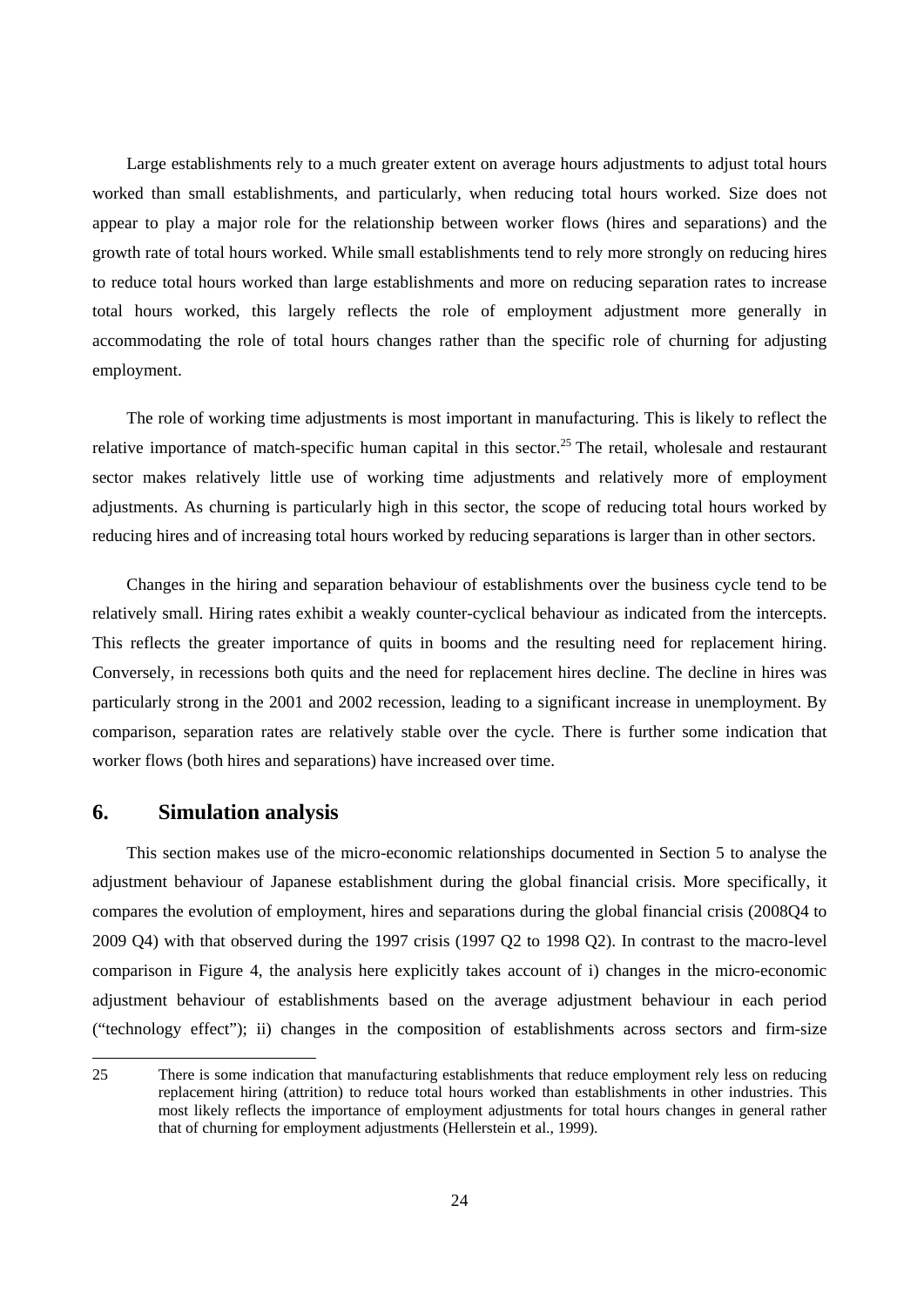categories and the incidence of non-standard work ("composition effect"); and iii) differences in the nature of the economic downturn in terms of the distribution of total hours changes across establishments ("shock effect").<sup>26</sup> Table 5 summarises the results in terms of the cumulative rates over the first four quarters of each crisis episode.

Table 5. **Decomposing the difference in labour input adjustment between the global financial crisis and the 1997 crisis** 

|               |                                   |                                  | <b>Cumulative change</b> | <b>Total diffence</b> | Decomposition of the difference |                           |                                       |         |  |  |  |
|---------------|-----------------------------------|----------------------------------|--------------------------|-----------------------|---------------------------------|---------------------------|---------------------------------------|---------|--|--|--|
|               |                                   | (1)                              | (2)                      | (3)                   | (4)                             | (5)                       | (6)                                   |         |  |  |  |
|               |                                   | 1997 Q2 - 1998<br>2008 Q4 - 2009 |                          | $(2) - (1) =$         | Technology effect               | <b>Composition effect</b> | Shock effect                          |         |  |  |  |
|               |                                   | Q2                               | Q4                       | $(4)+(5)+(6)+(7)$     |                                 |                           | industry, firm size employment status |         |  |  |  |
|               |                                   |                                  |                          |                       |                                 |                           |                                       |         |  |  |  |
| (A)           | Cumulative hiring rate            | 14.12                            | 20.23                    | 6.11                  | 2.39                            | 0.88                      | 2.94                                  | $-0.10$ |  |  |  |
| (B)           | Cumulative separation rate        | 15.20                            | 21.08                    | 5.88                  | 1.17                            | 2.07                      | 2.73                                  | $-0.09$ |  |  |  |
| $(C)=(A)-(B)$ | Cumulative employment growth rate | $-1.08$                          | $-0.85$                  | 0.23                  | 1.22                            | $-1.18$                   | 0.21                                  | $-0.01$ |  |  |  |
|               |                                   |                                  |                          |                       |                                 |                           |                                       |         |  |  |  |
| (D)           | Cumulative average hour change    | $-0.53$                          | $-2.66$                  | $-2.13$               | $-1.39$                         | 0.00                      | $-0.16$                               | $-0.56$ |  |  |  |

Based on cumulative changes during the first four quarters using the full domain of the quarterly MLS

The first three columns of Table 5 describe the cumulative growth rates in hires, separations and employment based on equation 5 in the methodology section. Despite a much larger decline in aggregate demand during the global financial crisis, the cumulative declines in employment during the first four quarters of the two episodes were of similar magnitude and even slightly smaller during the global financial crisis (there is a small but positive difference of 0.2 in column 3 and row C), while the cumulative decline in average hours worked was significantly larger during the first year of the global crisis (2.1 percentage points in column 3 and row D). This is broadly consistent with the macro picture in Panel B of Figure 4.

The last four columns of Table 4 decomposes the differences in cumulative growth rates between the 1997 crisis and the global financial crisis into components that can be attributed to a technology, a composition, and a shock effect, following the approach described in Section 3. The decomposition results suggest that the relatively small/large employment/average hour response during the global financial crisis reflects the differential labour input behaviour of Japanese establishments during the global financial crisis compared with the 1997 crisis, but also the role of countervailing forces. While changes in the composition of workers and establishments  $(-1.2+0.2== -1.0$  in column 5 and 6 row C), have tended to increase the negative employment response, these have been more than offset by the technology effect which shifted the adjustment of labour input away from employment worked to average hours worked (1.2 in column 4 row C). As a result, the decline in total employment during the global financial crisis is almost the same as

<sup>&</sup>lt;sup>26</sup> Given the endogeneity of changes in total hours worked, these effects should be interpreted in a statistical or accounting sense, and do not necessarily reflect causal relationships.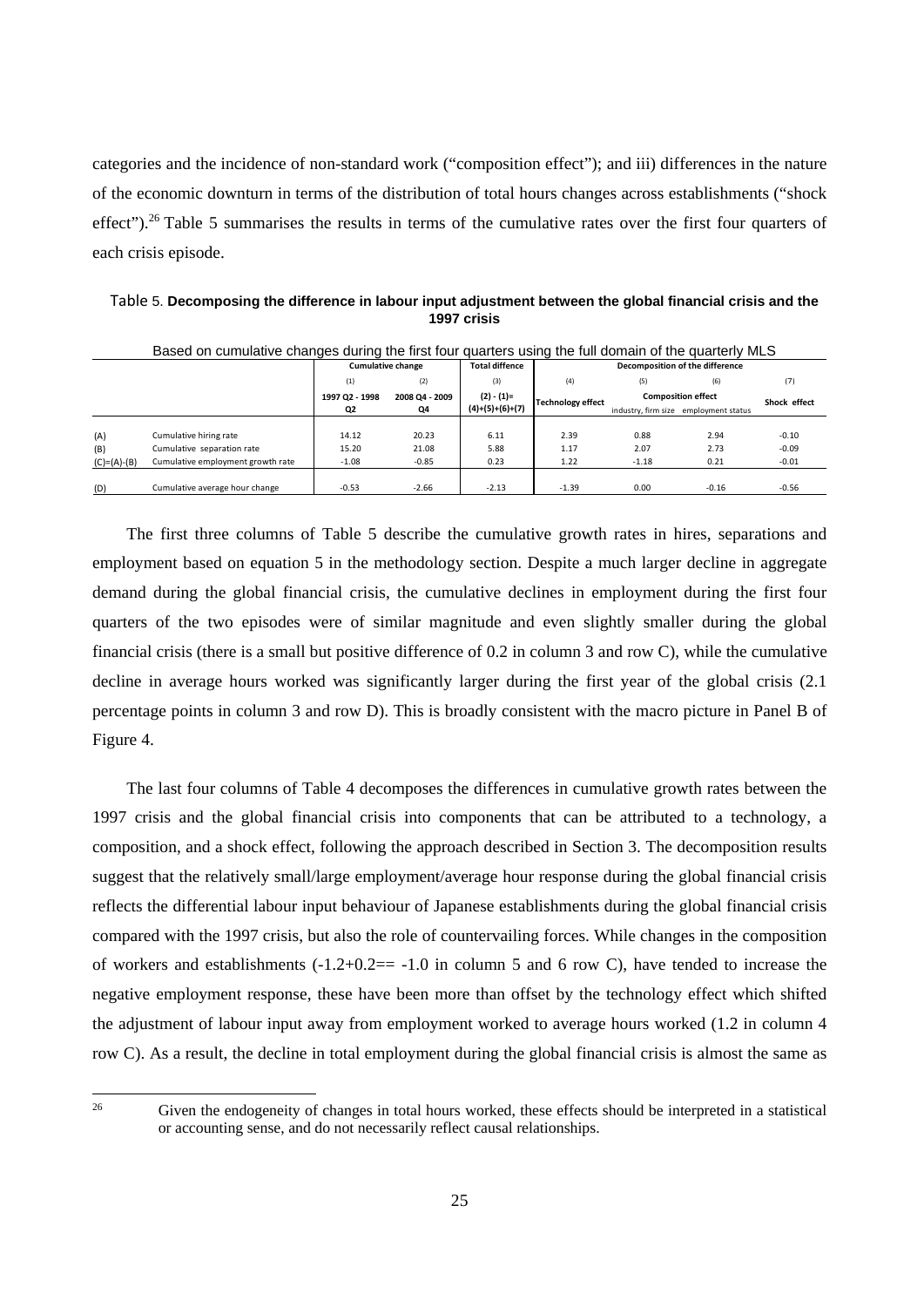that during the 1997 crisis. By contrast, the stronger response in average hours worked during the first year of the global financial crisis is not only the result of a technology effect but also to some extent of the greater reduction in labour demand and changes in the composition of the workforce.

 The composition effect in the case of employment growth is largely driven by the increase in nonstandard work. Given the shock distribution and hiring/separation technologies, the increase in the incidence of non-standard work implies more adjustment on the employment margin and an increase in worker turnover due to both a higher hiring rate and a higher separation rate  $(+2.9/+2.7)$  in column 6 row A and B). On the other hand, the compositional change in industry and firm size shifted the separations than the hirings, which is consistent to the dependence on more flexible technology in recent growing industries.

The role of the technology effect is more difficult to explain. While the technology effect in hires and separations may indeed reflect the impact of the labour market reforms in the late 1990s and early 2000s on the use of non-standard workers and hence worker turnover, one might equally have expected a greater role for employment adjustment during the global financial crisis. Actually, because the technological effect was larger for hiring than for separations, the opposite is observed.<sup>27</sup> One reason why this pattern is not observed in practice may be related to the very different nature of the global financial crisis relative to the 1997 crisis and its impact on the expectations of managers about the persistence of the decline in aggregate demand. While both crisis episodes were triggered by events outside Japan, the 1997 crisis revealed major structural problems necessitating important permanent adjustments, whereas the impact of the global financial crisis was largely expected to be temporary, increasing incentives for labour hoarding by temporarily reducing working time (Hijzen and Venn, 2010). This effect should be captured by the technology effect in Table 7. However, an alternative explanation could be that this reflects a "honeymoon effect" in the transition period following the liberalisation of the market for temporary work as suggested by Boeri and Garibaldi (2007). Differentiating between these two explanations is not straightforward within the largely descriptive framework used in this paper and is left for future work.

## 7. **Concluding remarks**

This paper provides a detailed portrait of the micro-economic adjustment behaviour of Japanese establishments to labour demand shocks which provides the following key insights. First, Japanese employers rely to a very large extent on adjusting average hours changes. This is particularly important in

As a matter of fact, Japanese firms are increasingly considering hires from other firms in addition to new graduates. The share of new graduates in hiring declined from 20.5% in 1996 to 15.3% in 2012.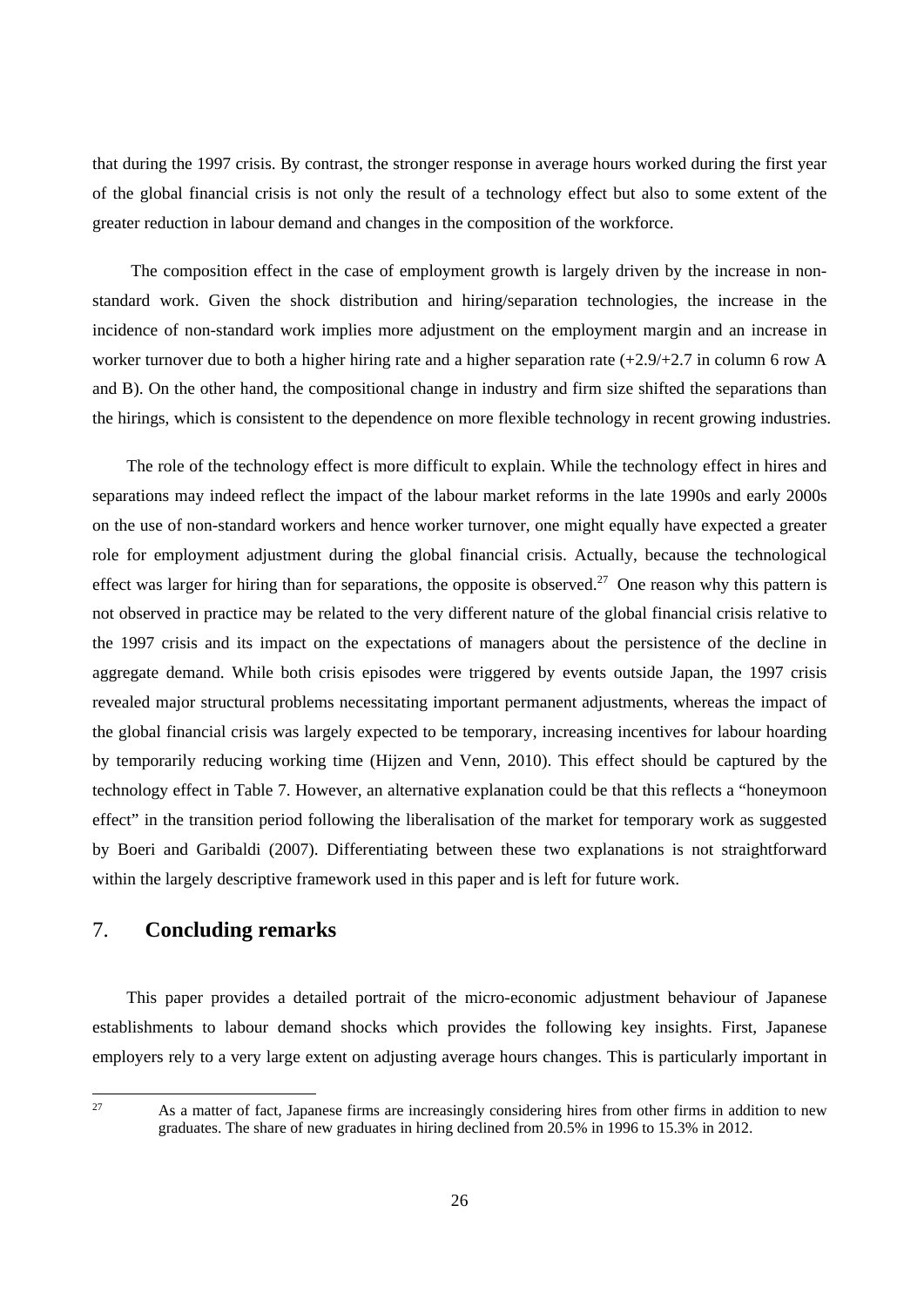the context of small labour demand shocks, but average hours adjustment remains sizeable also in the context of large total hours changes. Average hours changes account for about 80% of total hours adjustment in establishments reducing total hours worked by 5% and slightly more than half of total hours adjustment in establishments that reduce total hours worked by 50%. Second, the incidence of nonstandard work has increased considerably in recent years, worker turnover is much higher among nonstandard workers than standard workers and the importance of working time adjustments tends to be less for non-standard workers. Taken together, this suggests that increased incidence of non-standard work should be associated with a stronger role for employment in labour input adjustment and higher levels of worker turnover.

Comparing the labour market experience during the global financial crisis with that observed during the 1997 crisis suggests that the employment response was relatively small despite the increase in the incidence of non-standard work and that worker turnover was very high. The limited employment response may reflect the temporary nature of the global financial crisis, an aspect that could not be explicitly controlled for in the present framework. While both crisis episodes were triggered by events outside Japan, the 1997 crisis revealed major structural problems necessitating making permanent adjustments, whereas impact of the global financial crisis was largely expected to be temporary, increasing incentives for labour hoarding by temporarily reducing working time. However, it is also possible that the subdued employment response may reflect the so-called "honeymoon effect" in the transitional period following the liberalisation of the market for temporary work. Differentiating between these two explanations is not straightforward within the largely descriptive framework used in this paper and is left for future work.

While the temporary nature of the global financial crisis is likely to account for a substantial part of the adjustment behaviour of Japanese establishments, this is not to say the changes in the composition of workers and establishments do not play an important role. Indeed, counterfactual simulations suggest that the employment response during the global financial crisis would have been even smaller had the incidence of non-standard work remained at the level observed during the 1997 crisis. This means that the apparent resilience of the Japanese labour market during the global financial crisis obscures important structural changes that are likely to have reduced labour market resilience once one takes account of the specific nature of the crisis.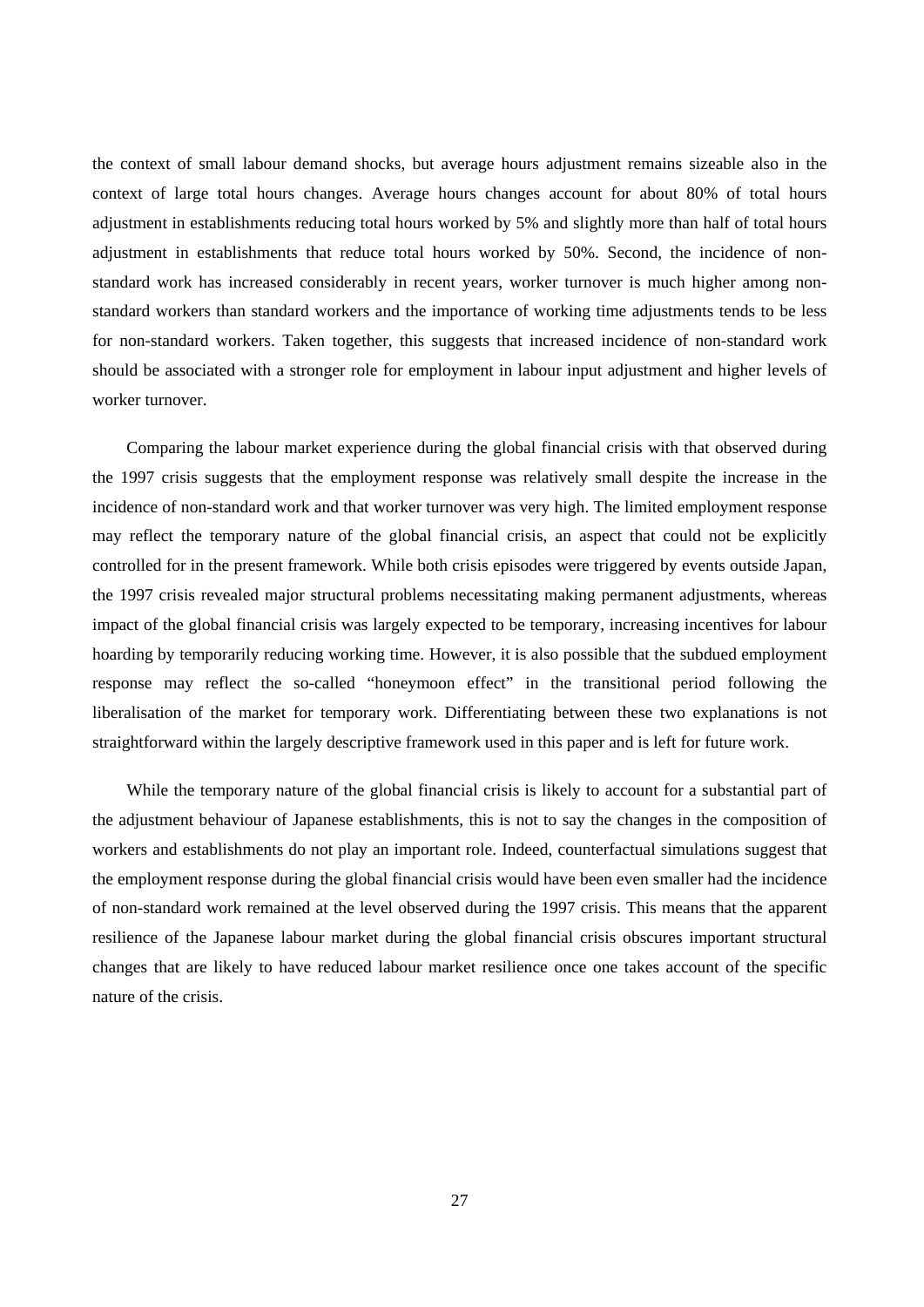#### **References**

- Aoki, M., (1990), "Toward an Economic Model of the Japanese Firm," *Journal of Economic Literature*, Vol. 28, pp. 1-27.
- Abowd, J., P. Corbel, and F. Kramarz, (1999), "The Entry and Exit of Workers and the Growth of Employment: An Analysis of French Establishments," *The Review of Economics and Statistics*, Vol.81, pp.170-187.
- Abraham, K. G. and S. N. Houseman, (1994), "Does Employment Protection Inhibit Labor Market Flexibility? Lessons from Germany, France and Belgium," in R. M. Blank, ed., *Social Protection versus Economic Flexibility*, Chicago: University of Chicago Press, pp. 59-93.
- Ariga, K. and R. Kambayashi, (2010), "Employment and wage adjustments at firms under distress in Japan: An analysis based upon a survey," *Journal of the Japanese and International Economies*, Vol.24, pp.213-235.
- Bentolila, S., P. Cahuc, J. J. Dolado and T. Le Barbanchon, (2014), "Unemployment and Temporary Jobs in the Crisis: Comparing France and Spain" , *Economic Journal*, forthcoming.
- Bellman, L., H. D. Gerner, and R. Upward, (2011), "Job and Worker Turnover in German Establishments," IZA Discussion Paper Series, No. 6081.
- Blanchard, O. J. and A. Landier (2002), "The Perverse Effects of Partial Labor Market Reform: Fixed Duration Contracts in France", Economic Journal 112, 214-244.
- Boeri, T., (2011), "Institutional reforms and Dualism in European Labor Markets," in O. Ashenfelter & D. Card (eds.), *Handbook of Labor Economics*, Volume 4b, Chapter 13, pp. 1173-1236.
- Bognanno, M. L. and L. Delgado, (2008), "Job Displacement Penalties in Japan", *Research in Labor Economics*, Vol. 28, pp.225-250.
- Caballero, R., E. Engel, and J. Haltiwanger, (1997), "Aggregate Employment Dynamics: Building From Microeconomic Evidence," *American Economic Review*, Vol.87, pp.115-137.
- Cahuc, P. and F. Postel-Vinay (2002), "Temporary Jobs, Employment Protection and Labor Market Performance", *Labour Economics,* 9, 63-91.
- Davis, S. J., R. J. Faberman and J. Haltiwanger, (2006), "The Flow Approach to Labor Markets, Micro-Macro Links, and the Recent Downturn," *Journal of Economic Perspectives*, Vol.20, pp.3-26.
- Davis, S. J., R. J. Faberman and J. Haltiwanger, (2011), "Labor Market Flows in the Cross Section and Over Time," NBER Working Papers No. 17294.
- Fabling, R. and D. Maré, (2012), "Cyclical Labour Market Adjustment in New Zealand: The Response of Firms to the Global Financial Crisis and its Implications for Workers," Working Papers 12\_04, Motu Economic and Public Policy Research.